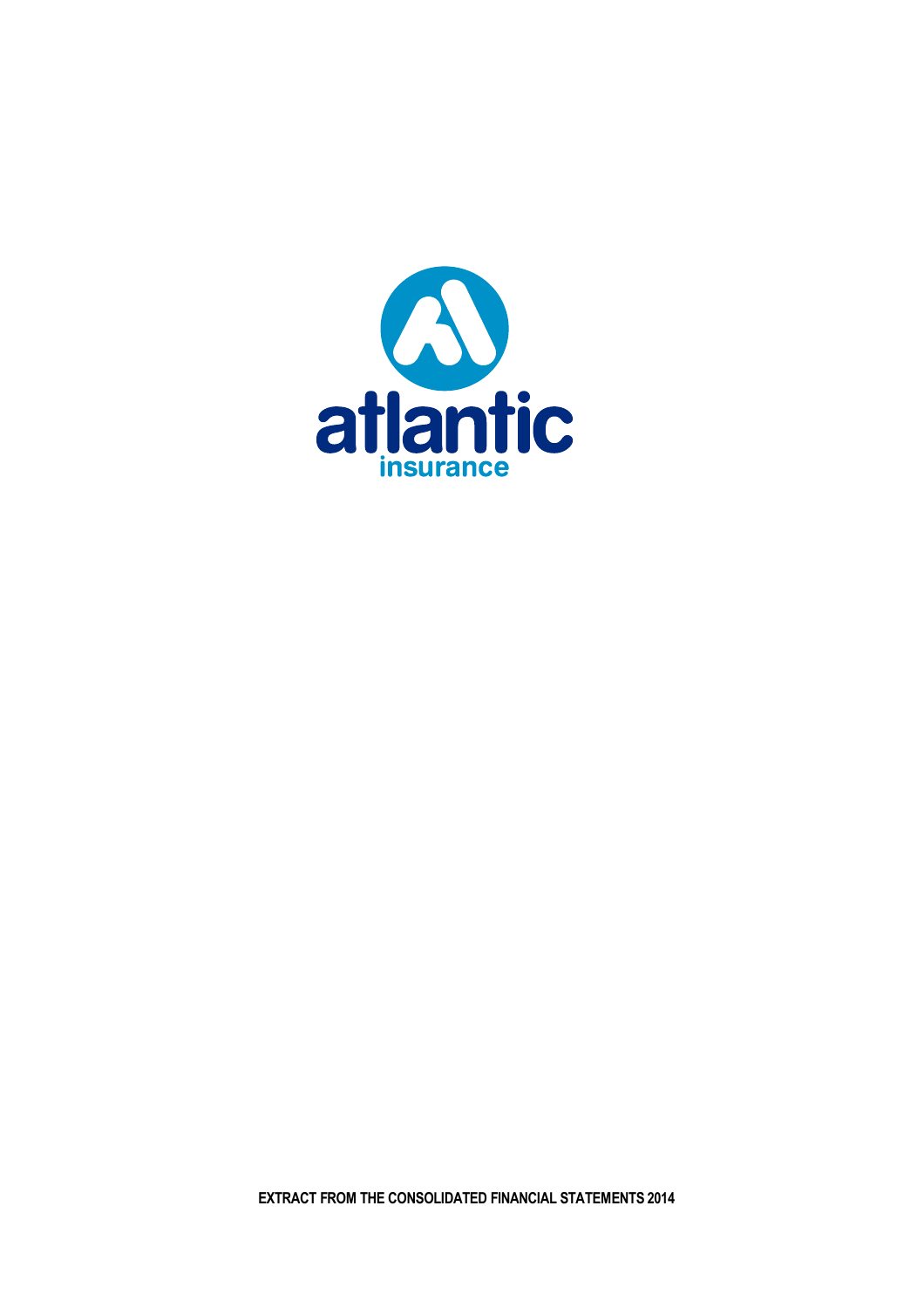

# **HISTORICAL FINANCIAL INFORMATION**

#### **Gross Written Premiums by Insurance class**

.

Motor Accident & Health Property Liability Marine & Aviation Others



53%

47%

5% 2%

4% 1% 1%

**2011**

0%



### **Profits, Assets, Liabilities and Shareholders' Interest**

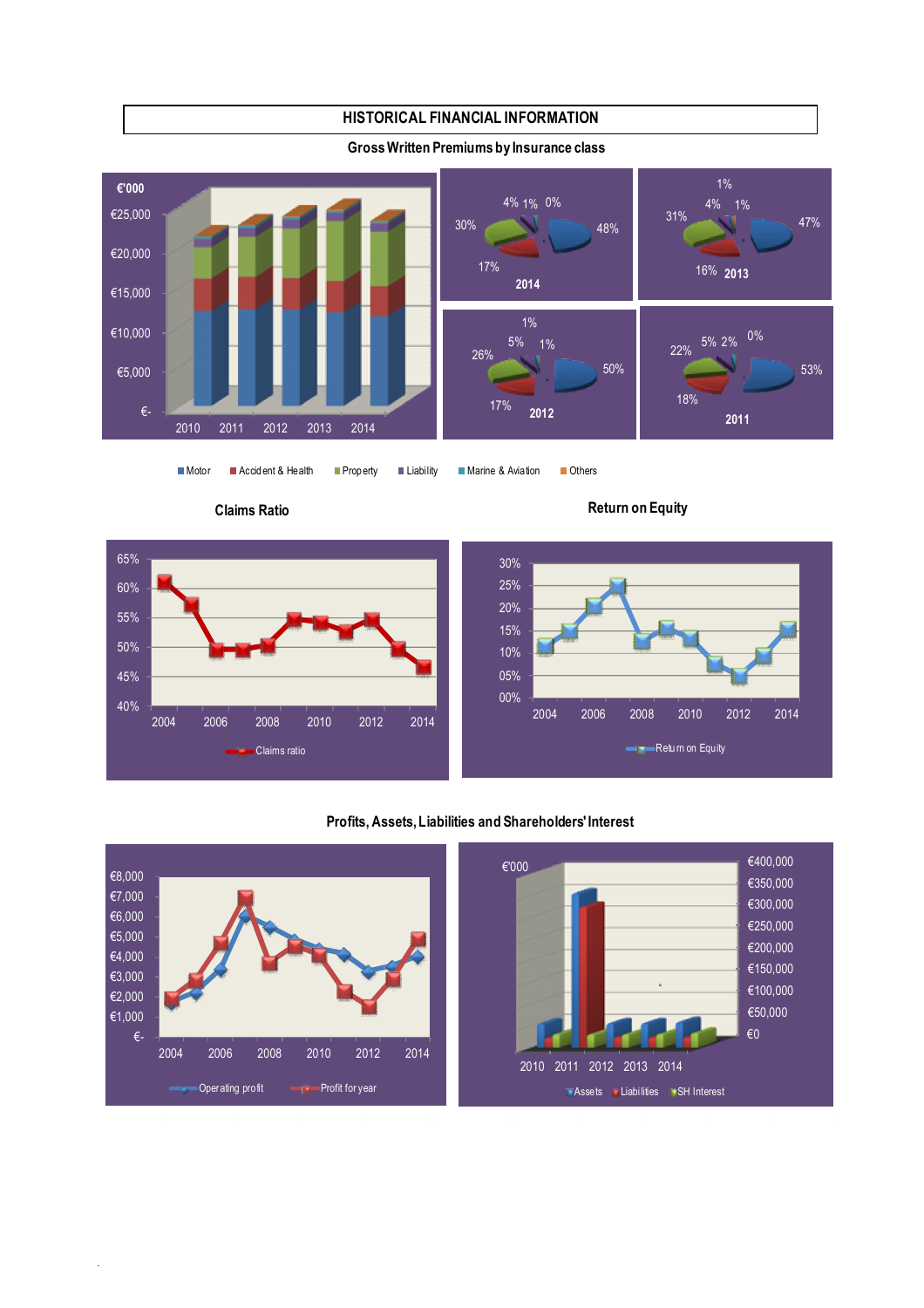.

# **EXTRACT FROM THE CONSOLIDATED FINANCIAL STATEMENTS 2014**

| <b>CONTENTS</b>                                                 | Page              |
|-----------------------------------------------------------------|-------------------|
| <b>Officers and Professional Advisers</b>                       |                   |
| Chairman's Statement                                            | 2                 |
| Directors' Report                                               | $3 - 7$           |
| <b>Consolidated Profit and Loss Account</b>                     | 8                 |
| Statement of Comprehensive Income                               | 9                 |
| <b>Consolidated Statement of Financial Position</b>             | 10                |
| Consolidated Statement of Changes in Equity                     | 11                |
| <b>Consolidated Cash Flow Statement</b>                         | $12 \overline{ }$ |
| Extract from the notes to the consolidated financial statements | 13-21             |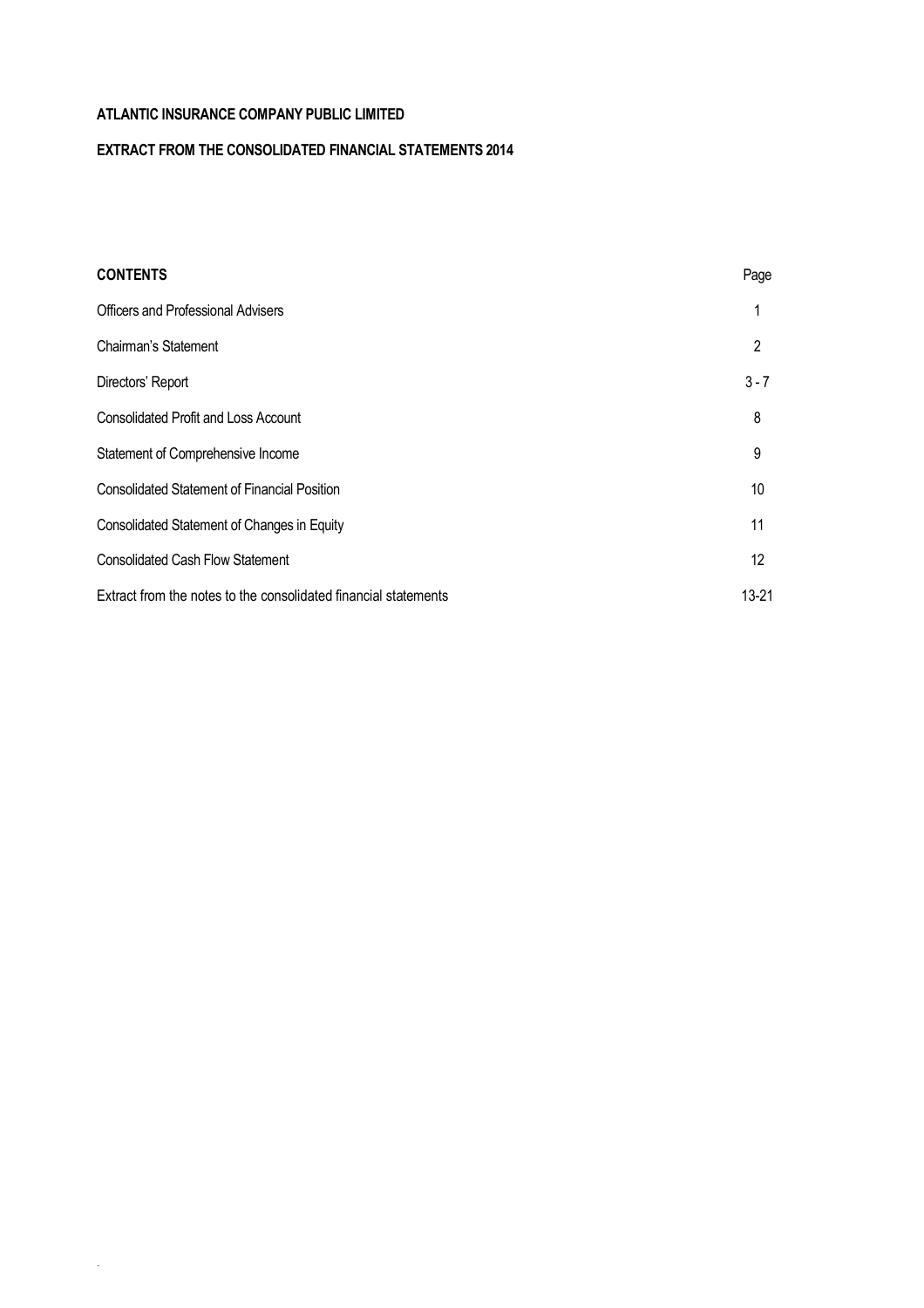# **OFFICERS AND PROFESSIONAL ADVISERS**

### **Board of Directors Registered office**

Emilios Pyrishis Chairman and Managing Director 15 Esperidon Street 15 Esperidon Street Andreas Pirishis Vice Chairman Atlantic Building Andreas Frangoullis George Pyrishis Charalambos Alexandrou Nina Pyrishis Panayiotis Mallis Triantafyllos Lysimachou

Marios Savvides (Alternate Director of Mr Lysimachou)

**Secretary** Andreas Pirishis

Joannides + Co Limited L. Papaphilippou & Co. Certified Public Accountants and Registered Auditors 13 Ayiou Prokopiou Street CY-2406 Engomi, Nicosia

#### **Bankers**

Bank of Piraeus (Cyprus) Limited Co-operative Bank Allileggyis<br>Bank of Cyprus Public Limited Co-operative Bank Ledra Bank of Cyprus Public Limited<br>Hellenic Bank Public Limited Russian Commercial Bank (Cyprus) Ltd<br>
Eurobank EFG Cyprus<br>
Barclays Bank Plc Eurobank EFG Cyprus **Bank Plc** Cyprus Bank Plc Cyprus Bank Plc Cyprus Bank Plc Cyprus Bank Plc Cyprus Bank Plc Cyprus Bank Plc Cyprus Bank Plc Cyprus Bank Plc Cyprus Bank Plc Cyprus Bank Plc Cyprus Bank Plc Cyprus Bank Plc Cyprus Development Bank Plc

**Company registration number**: ΗΕ20008

### **Auditors Legal advisers**

Co-operative Bank Makrasykas<br>Alpha Bank (Cyprus) Ltd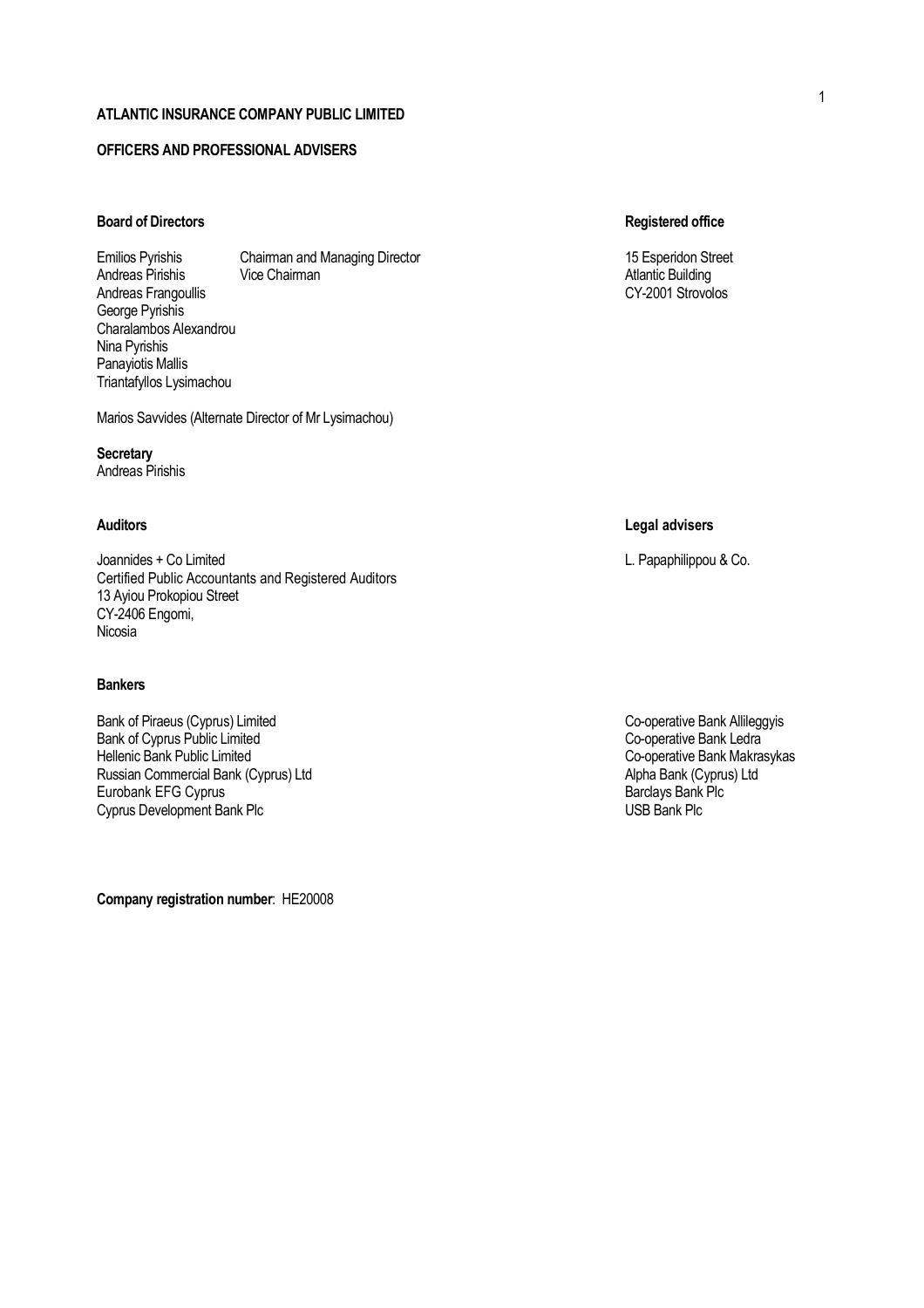### **CHAIRMAN'S STATEMENT**

With great pleasure I communicate with you to inform you about the progress and present the results of the Group for the year ended 31 December 2014.

I am pleased to inform you that the final results exceeded our expectations. The Group's profit attributable to shareholders increased by 69.8% and reached €4,95 mln compared with €2,92 mln in 2013.

The Group's profit from operations showed an increase of 14,3% and amounted to €4,10 mln against €3,58 mln in 2013. Profit from insurance operations rose by 7,3% to €4,33 mln (2013: €4,04 mln) despite a reduction of 3,7% in net earned premiums. The increase is mainly attributable to the reduction in incurred claims by 9,5% and the decrease of operating expenses by 3,1%. Operating margin was 25,7% compared with 23,1% in 2013.

The reduction in net earned premiums is mainly due to the loss of a few loss making or problematic agent portfolios as well as the overall contraction of premium income in the market.

Claims from policyholders decreased by 9.5% and amounted to €7,90 mln (2013: €8,73 mln). As a result the claims loss ratio on net earned premiums fell to 46,8% from 49.9% in the previous year. The decrease is mainly attributable to the motor and liability insurance classes.

Administrative expenses fell by 4,8% to €5,00 mln. from €5,26 mln. in 2013 mainly due to the reduction in the provisions in bad debts from €1,08 mln. to €0,78 mln. The rest of the operating costs recorded a small increase of 1,2%.

The Company's investment portfolio showed a significant improvement in profitability which rose to  $\epsilon$ 0,89 mln as opposed to  $\epsilon$ 0,31 mln in 2013. The increase in investment profits is due to the positive returns in the international markets and also the significant recovery in the values of the local government and corporate bonds.

The results of the financial services sector showed an improvement as well. Operating losses fell to €0,24 mln. against losses of €0,45 mln. in 2013. The reduction is attributable to the 25,8% rise in income from operations and the decrease in the provisions for bad debts.

As a result of the significant increase in profitability the Group's own funds rose by 8,7% and reached €33,4 mln. from €30,7 mln. Indicative of the Group's strong financial position is the solvency margin coverage which stood at the end of 2014 at 692% compared to the minimum required limit of 125%.

The Board of Directors after taking into account the financial results for the year 2014, the capital requirements and the profitability prospects of the Group for the coming year as well as the prevailing economic conditions, decided to propose for approval at the Annual General Meeting of the Company the payment of a dividend of 7,5 cents per share (2013:6 cents).

The ongoing economic crisis will continue to affect adversely the operations of the Group, however the management by taking all the necessary measures acting with prudence and discipline believes that Atlantic will further enhance its successful presence in the local insurance market and will achieve satisfactory results in the current year as well.

The strategic objectives of the Group will remain committed to effective risk management, protection of its capital base, adequate diversification of bank deposits and investments and careful development of operations. The robust financial position and the high liquidity of the Group mean that Atlantic is in a strong position to take advantage of any interesting opportunities for expansion and growth of its operations.

Finally, I would like to express my warm and sincere appreciation to our shareholders, customers and associates for their constant support and loyalty. I also express my appreciation to the staff of the Group for their dedication, professionalism and diligence.

Emilios Pyrishis Chairman<sup>®</sup>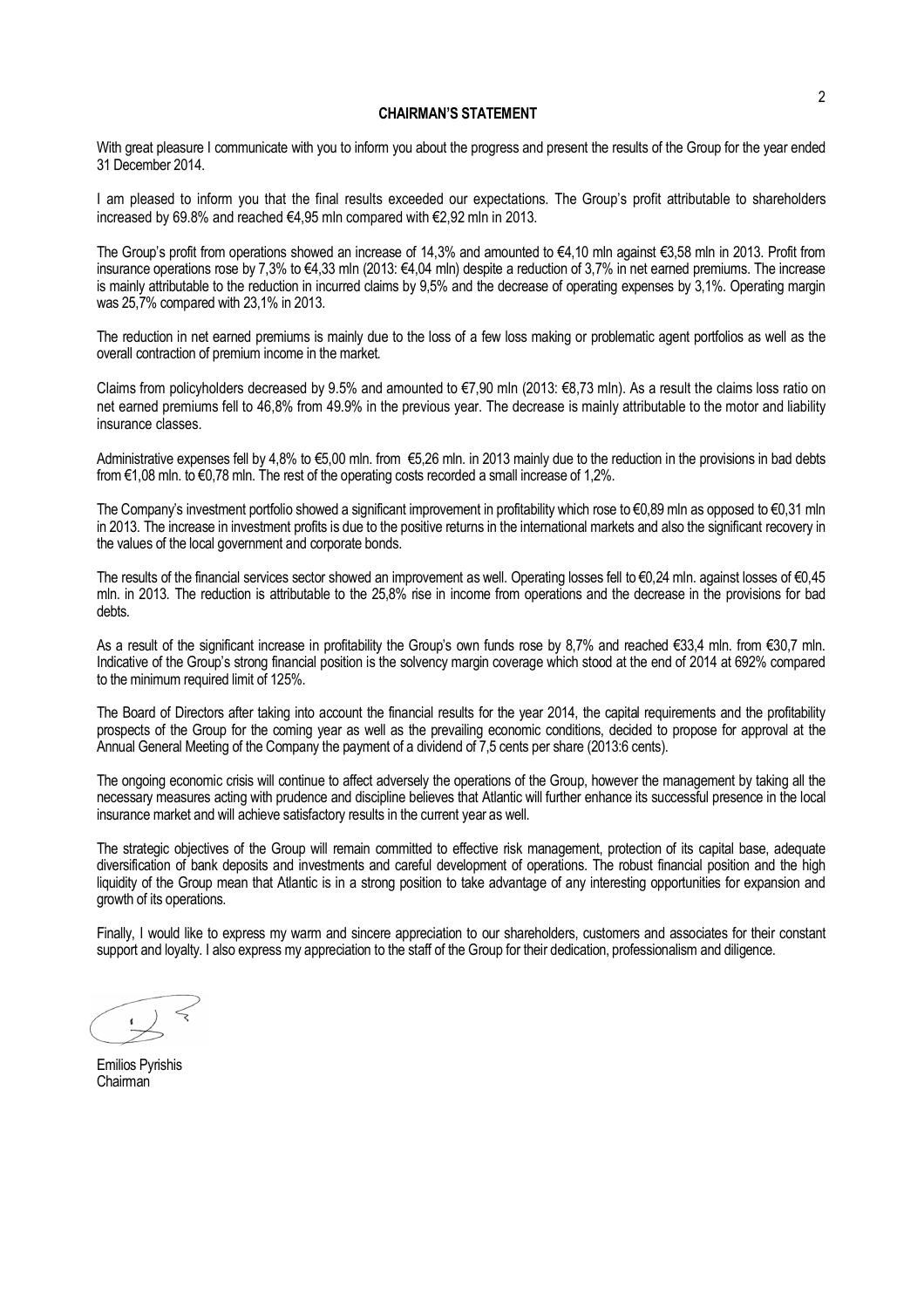### **DIRECTORS' REPORT**

The Board of Directors of Atlantic Insurance Company Public Limited (the "Company") submits its Annual Report and the audited consolidated financial statements of the holding Company and its subsidiaries (the "Group") for the year ended 31 December 2014.

#### **Principal activities**

The principal activities of the Group are the undertaking of insurance business of the classes of Accident and Medical, Motor, Aviation, Marine and Goods Transportation, Fire and other Property Damage, General Liability, Credit and Guarantees and miscellaneous general business, the possession of land with the intention of its division into plots and their disposal and the provision of financial, consultancy and brokerage services. During the year there were no changes in the Group's activities.

#### **Branches**

The Company provides insurance services through its headquarters that are located in Nicosia and its branches which are located in the cities of Larnaka, Limassol and Paphos.

#### **Review of the developments, position and results of activities**

The Group's profits attributable to the shareholders for the year ended 31 December 2014 rose by 69,8% to €4,95 mln against €2,92 mln in 2013.

The improvement of profitability is mainly attributable to the following factors:

- Increase in profit from insurance operations by 7,3%.
- Reduction of the operating losses of the subsidiary undertaking Atlantic Securities Ltd.
- Significant increase in profit from investments which amounted to €0,89 mln. as opposed to €0,31 mln. in 2013.
- Negative impact on the financial results of 2013 of the impairment in the value of bank deposits of €0,59 mln.

#### *Profit from operations*

Profit from operations showed an increase of 14,3% and amounted to €4,10 mln. against €3,58 mln. in 2013.

#### *Insurance operations*

Profit from insurance operations rose by 7.3% and amounted to €4.33 mln compared with €4.04 mln in 2013. The increase in profits was achieved despite the 3.7% reduction in net premiums and is mainly attributable to the 9,5% decrease of claims payable and the decrease of 3.1% in administrative expenses. The operating profit margin rose to 25.7% from 23.1% in 2013.

#### *Financial services*

The results of the financial services sector showed an improvement as well. Operating losses fell to €0,24 mln. against losses of €0,45 mln. in 2013. The reduction is attributable to the 25,8% rise in income from operations and the decrease in the provisions for bad debts.

#### *Premiums*

Net earned premiums amounted to €16,86 mln. versus €17,51 mln. during the previous year, recording a decrease of 3,7%.The reduction in net earned premiums is mainly due to the loss of a few loss making or problematic agent portfolios as well as the overall contraction of premium income in the market.

#### *Other income*

Other income from insurance operations amounted to  $\epsilon 0.87$  mln. compared to  $\epsilon 1.04$  mln. in 2013. The decrease is mainly due to the reduction in reinsurance commissions.

#### *Claims*

Claims from policyholders decreased by 9.5% and amounted to €7,90 mln (2013: €8,73 mln). As a result the claims loss ratio on net earned premiums fell to 46,8% from 49.9% in the previous year. The decrease is mainly attributable to the motor and liability insurance classes.

#### *Administrative expenses*

Administrative expenses fell by 4,8% to €5,00 mln. from €5,26 mln. in 2013 mainly due to the reduction in the provisions in bad debts from €1,08 mln. to €0,78 mln. The rest of the operating costs recorded a small increase of 1,2%.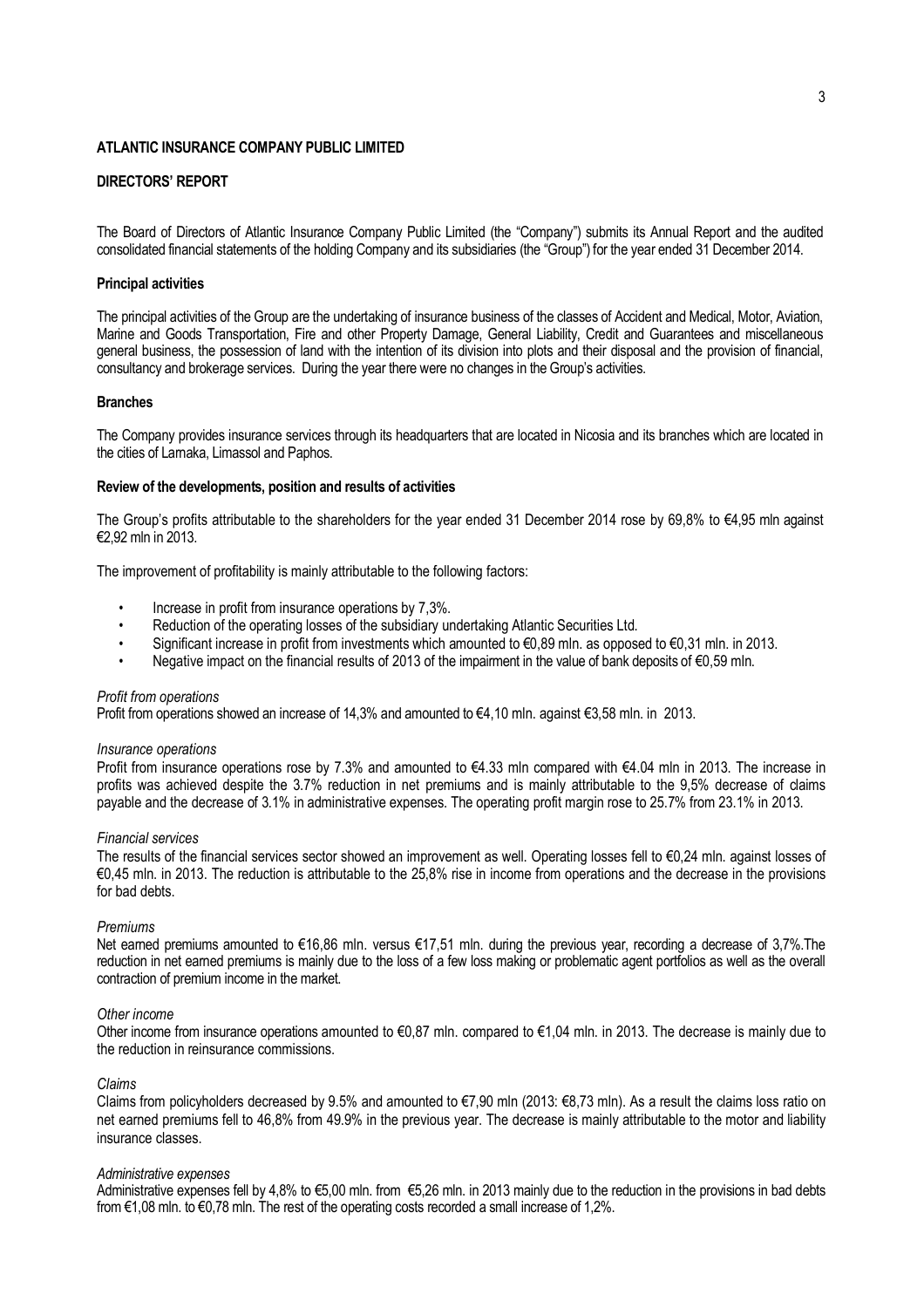### **DIRECTORS' REPORT (continued)**

#### *Net finance income*

Net finance income remained at similar levels as in 2013 and reached €0,58 mln.(2013: €0,57 mln.) since the reduction in deposit rates was offset by the increase in interest bearing balances and the increase in exchange gains from bank deposits in foreign currency.

#### *Profit on investments*

The Company's investment portfolio showed a significant improvement in profitability which rose to  $\epsilon$ 0,89 mln as opposed to €0,31 mln in 2013. The increase in investment profits is due to the positive returns in the international markets and also the significant recovery in the values of the local government and corporate bonds.

The Group's 2013 financial results were adversely affected by loss from the impairment in the value of bank deposits in Bank of Cyprus and Cyprus Popular Bank which amounted to €0,59 mln.

During 2014 the Company recorded a loss on the revaluation of investment properties of €0,32 mln (2013:€0,76 mln). Additionally loss from the revaluation of fixed assets of €0,19 mln (2013: €0,53 mln) was recognised in the statement of changes in equity.

#### *Earnings per share*

As a result of the significant improvement in profitability earnings per share increased to 12,66 cents per share from 7,45 cents in 2013.

### *Own funds*

*The Group's own funds increased by* 8,7% and reached €33,4 mln from €30,7 mln in 2013.

### **Financial results**

As shown on page 8 of the extract from the consolidated financial statements, net profit attributable to shareholders reached €4,95 mln compared to €2,92 mln in 2013, recording an annual increase of 69,8%. Profit for the year is transferred to reserves. The reconciliation between the audited annual consolidated financial statements and the latest published preliminary results for the year 2014 is presented in note 37 of the Consolidated Financial Statements.

#### **Dividend**

The Board of Directors has decided to propose for approval at the Annual General Meeting of the Company the payment of a dividend of 7,5 cents per share (2013: 6 cents).

#### **Significant risks and uncertainties**

The most significant risks that the Group is exposed to are described in note 33 of the consolidated and separate financial statements of the Company.

### **Prospects**

The Board of Directors regards the significant improvement in the profitability of the Company and the improvement in the operating results of its subsidiary in the financial services sector as highly satisfactory, especially considering the negative economic climate which prevailed in the local market.

The management anticipates that the economic and business environment remain difficult and it will continue with the same commitment its effective risk management strategy, the disciplined expansion of its operations as well the maintenance of the strong capital base, liquidity and profitability of the Group.

#### **Tangible Fixed Assets**

Capital expenditure for tangible fixed assets amounted to €52 thousand as shown in note 16 of the financial statements.

#### **Share Capital**

The authorised share capital of the Holding Company amounts to €85 mln divided into 250 mln ordinary shares of a nominal value of €0,34 each. The issued share capital of the Company amounts to €13,30 mln divided into 39,11 mln ordinary shares of a nominal value of €0,34 each. All the titles of the Company are listed in the Cyprus Stock Exchange and there are neither any restrictions in the transferability of the titles of the Company nor any known agreements between shareholders that may imply restrictions in the transferability of the titles and/or the voting rights.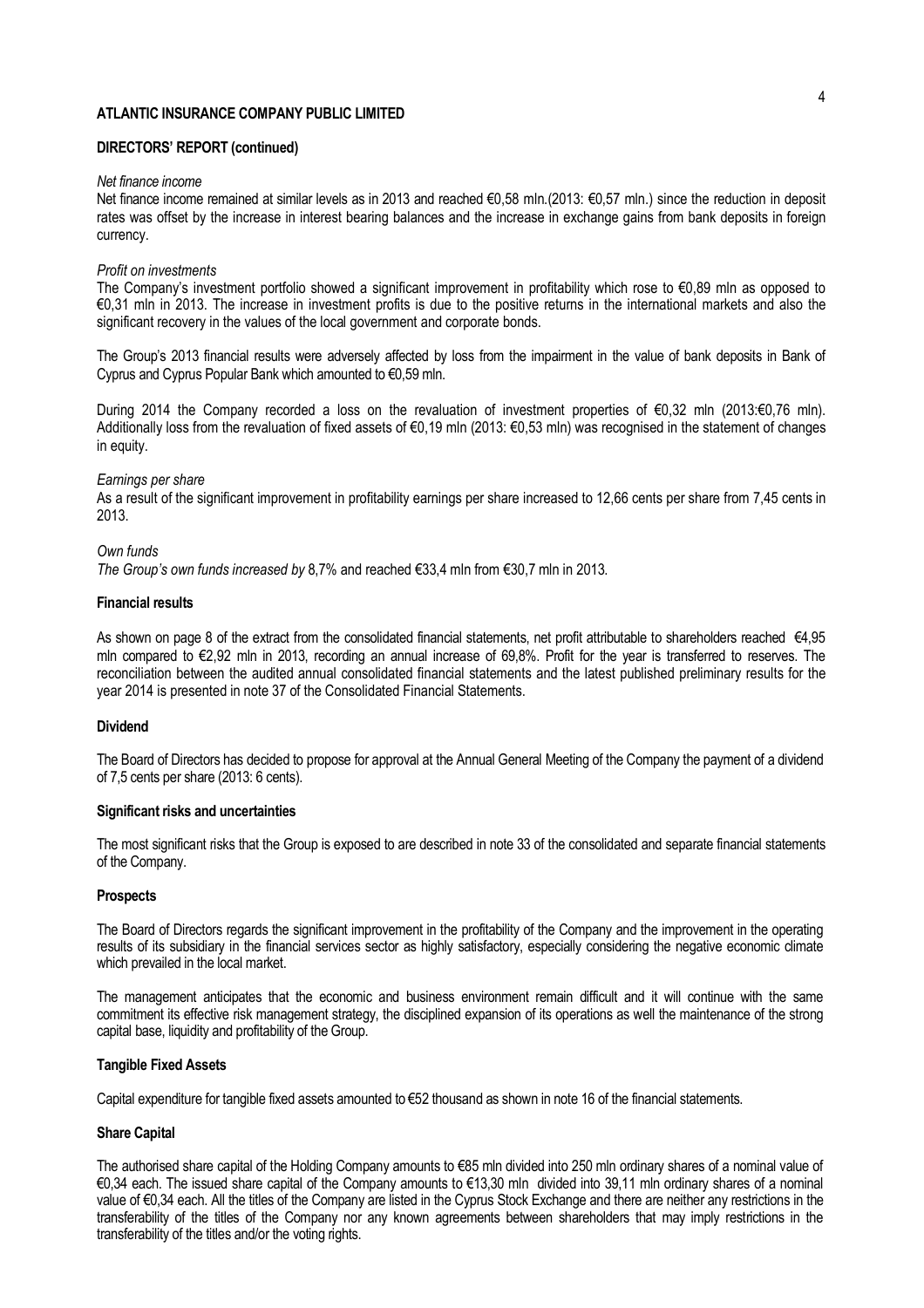#### **DIRECTORS' REPORT (continued)**

The Extraordinary General Meeting of the Company which took place on 4 June 2014 approved the following Special Resolution:

"That the Board of Directors be authorized and is hereby authorized to implement a buy- back programme, in accordance with the provisos of the Companies Act 2 /2000 (Revised). The shares may be acquired either in the market or through a private agreement.''

The purpose of the above resolution was the extension of the Company's buy-back programme for the period June 4, 2014 to June 3 2015.

During the year the Company did not acquire any own shares. The total number of own shares at 31 December 2014 is 80 150 and the total acquisition cost amounts to €78 thousand.

No other change in the capital structure of the Company took place during the year.

#### **Investment in subsidiary companies**

There was no change in the investment in subsidiary companies during the year.

#### **Major shareholders**

The shareholders owning directly or indirectly more than 5% of the share capital of the Company on 31 December 2014 and 5 days before the date of approval of the financial statements are shown in note 30 of the financial statements.

#### **Contracts with Directors' and related parties**

There were no significant contracts in force by the year end or by the date of approval of the financial statements to which shareholders owning directly or indirectly more than 5% of the share capital of the Company and members of the Board and the management of the Company, their spouses or minor children have or had direct or indirect material interest, with the exception of the contracts of employment of executive directors and the agreement for the appointment of Piraeus (Cyprus) Insurance Agency Ltd as an insurance agent of Atlantic Insurance Co Public Ltd as mentioned in note 32 of the financial statements.

The transactions of the Company with related parties are shown in note 29 of the financial statements.

#### **Significant events**

As a result of the reorganisation measures and restructuring plans for Bank of Cyprus and Cyprus Popular Bank which were applied under the Restructuring of Credit and other Institutions Act of 2014, in 2013 the Group suffered a loss of €0,59 mln from the impairment in the value of its bank deposits.

Apart from the above, there were no other significant events which had a material impact on the consolidated financial statements.

#### **Post balance events**

Events occurring after the reporting period which are affecting the understanding of the financial statements are presented in note 36 of the financial statements.

#### **Corporate Governance**

At present the Board of Directors has partly adopted the Code of Corporate Governance ('Code') issued by the Cyprus Stock Exchange since the Company is listed in the Alternative Market of the Cyprus Stock Exchange where the adoption of the Code is voluntary and not compulsory. The Code of Corporate Governance is published on the website www.cse.com.cy.

The report of the Board on the Code ('Report on Corporate Governance') is shown on pages 8 and 17 of the consolidated financial statements and is available on the Company's website www.atlantic.com.cy.

The degree of the Company's compliance and explanation of areas of non-conformity with the principles and articles of the Code at the date of the report are described in the Report on Corporate Governance.

The profit for the year according to the audited consolidated financial statements of 2014 is lower by €19 thousand as compared with the preliminary results of 2014 which were announced on February 20, 2015 as explained in note 37 of the Consolidated Financial Statements.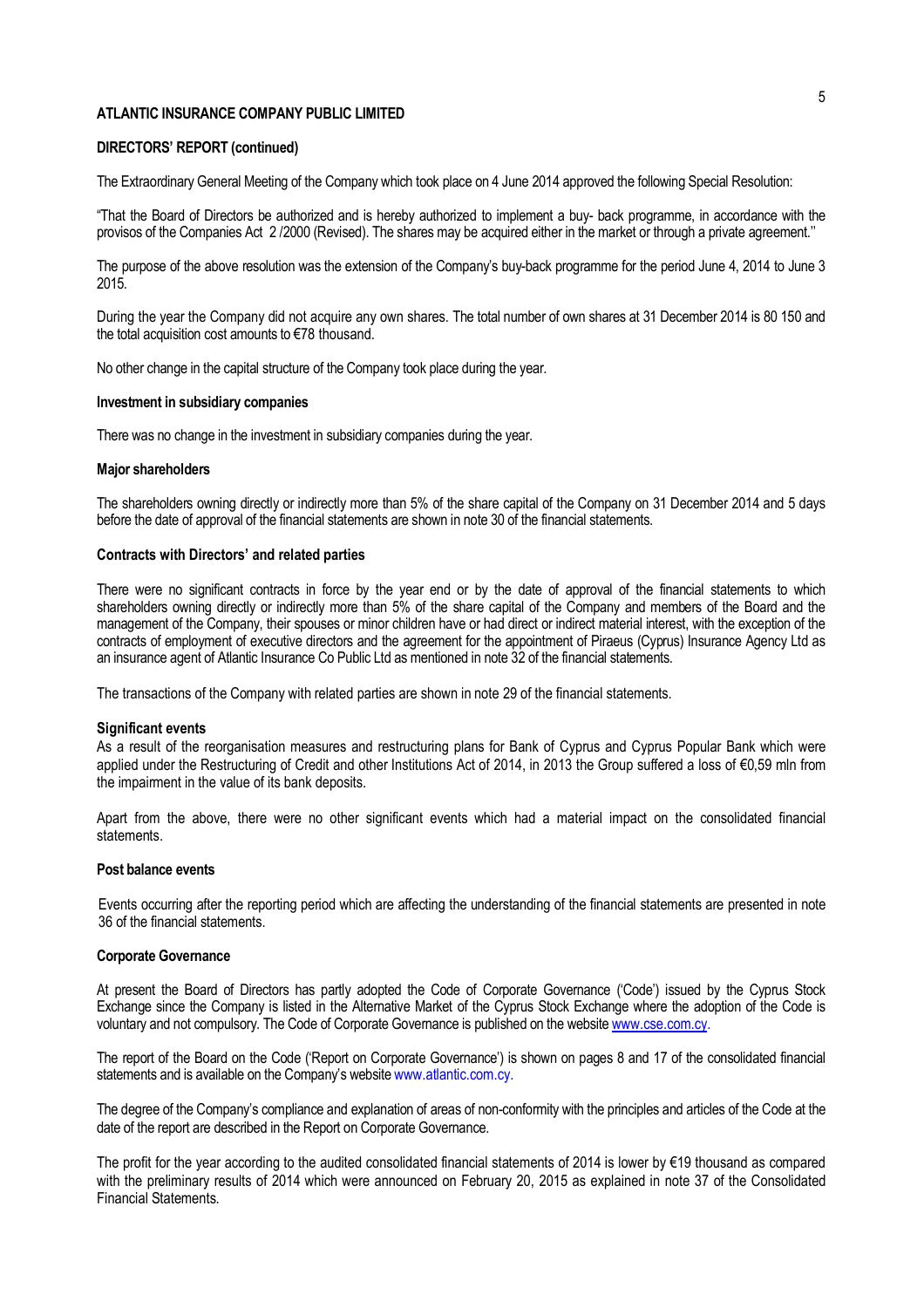### **DIRECTORS' REPORT (continued)**

The Group adopts effective procedures in relation to the preparation of the financial statements to safeguard that transactions and events recorded in the accounting books and records are accurately presented in the financial statements, the relevant announcements and the financial reports of the Group.

The risk management process of the Group which covers the presentation of financial information aims at the recognition, analysis and management of the risks related to the preparation of the financial statements, the relevant announcements and other financial reporting so that they are in conformity with the relevant financial reporting standards, the laws and regulations, including the periodical reporting which is required by the Transparency Requirements (Securities Trading in Regulated Markets) Cyprus Laws of 2007 and 2010. This is accomplished by the identification of risks of material inaccuracy in the reports and the adoption and implementation of internal controls for the prevention or detection of items that may lead to a material misstatement.

The company through its internal control system has implemented effective processes for the preparation of its financial statements, as well as for the preparation of periodic reporting required by listed companies. The main characteristics of these procedures are:

- The financial statements of the subsidiaries of the Group are prepared under the responsibility of the Financial Director of each company and under the supervision of the Financial Director of the Company.

- The financial statements of the Company and the Group are prepared under the responsibility of the Financial Director of the Group.

- The announcements of the results of the Group as well as the related explanatory statements are compiled by the Group's Financial Director and are reviewed by the Audit Committee. The relevant announcements are approved by the Board of Directors prior to their publication.

The share capital of the Company is divided into ordinary shares having the same and equal rights. There are no issued shares with special controlling or voting rights. Detailed information on the Company's share capital is presented in note 23 of the consolidated financial statements.

The percentage holdings on the Company's share capital that is owned by each member of the Board, their spouses, minor children and companies in which they own directly or indirectly more than 20% of the voting rights, on 31 December 2014 and 5 days before the date of the approval of the financial statements are mentioned in note 31 of the consolidated financial statements.

Each member of the Board is elected by the General Meeting of the shareholders or is appointed by the Board of Directors. A member who is appointed by the Board of Directors retires by law at the first annual general meeting following their appointment, which then decides on his appointment. At every annual general meeting one third of the board of directors retires and their appointment is determined by the annual general meeting.

A director may be removed from office before the end of his term with an ordinary resolution at a General Meeting.

The Company's Memorandum may be amended with a special resolution at a General Meeting.

The power of the directors is general and is limited only by the powers granted in a general meeting of the shareholders of the company either by law or by the articles of the Company. The decision on the issue of new shares, unless it relates to a rights issue which is offered to the shareholders in proportion to their existing holding, is taken by the general meeting in accordance with the prevailing legislation. The right to purchase the company's own shares, unless the legislation allows otherwise, is provided to the Board of Directors for a specified period by a special resolution of the general meeting.

The composition, terms of reference and details about the functioning of the management, administrative and supervisory bodies and positions designated in accordance with the Code are mentioned in the Report of Corporate Governance which is presented immediately after the Directors' Report.

#### **Board of Directors**

The Board of Directors consists of the members shown on page 1. All directors served on the board for the whole year. According to the Articles of the Company's Association Mrs Nina Pyrishi and Messrs George Pyrishis and Panayiotis Mallis retire from the Board, but being eligible offer themselves for re-election. An election will take place for the filling in of the vacant positions. There were no significant changes in the allocation of the responsibilities or the compensation of the Board of Directors.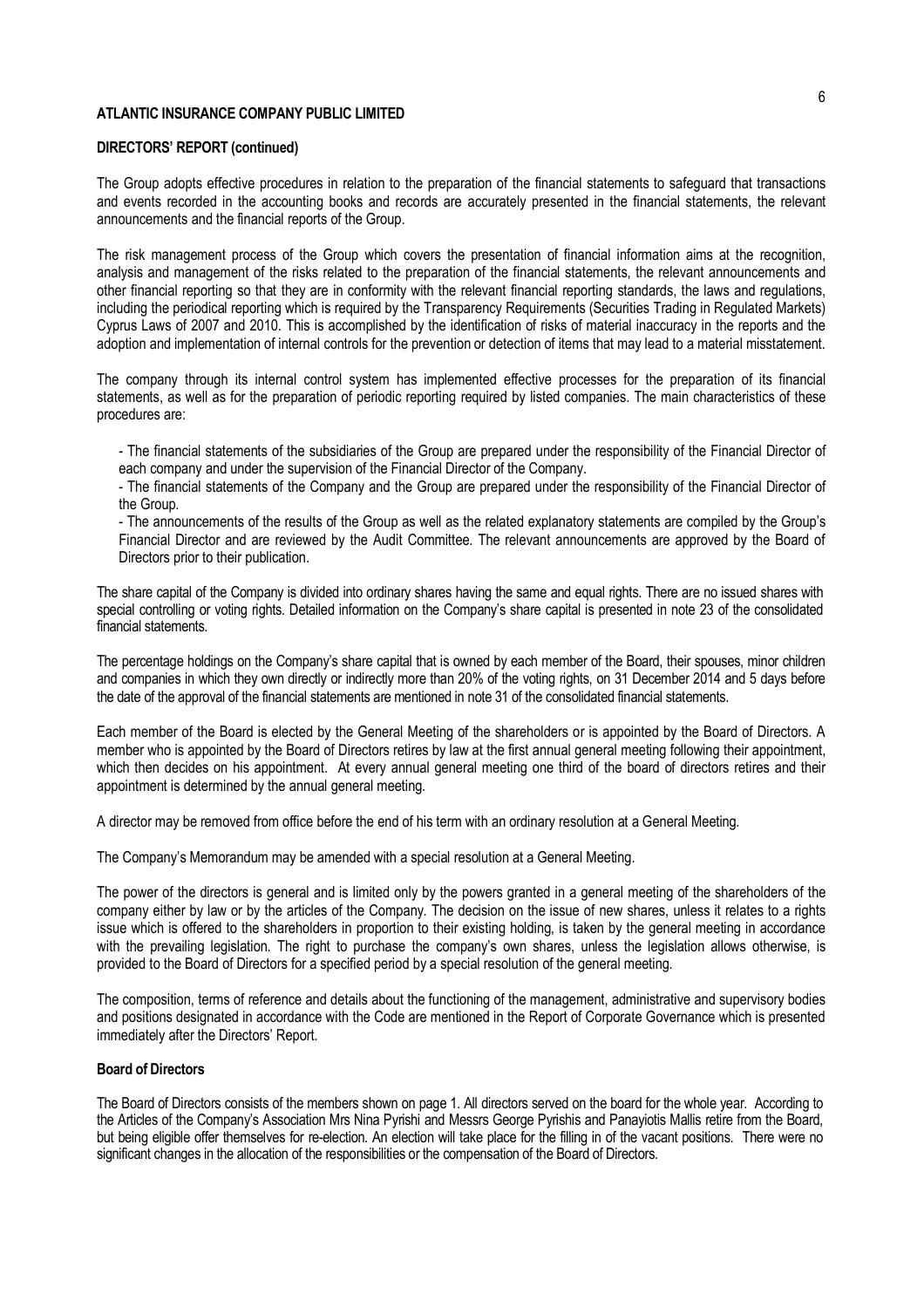# **DIRECTORS' REPORT (continued)**

### **Auditors**

The Auditors of the Company Joannides + Co Limited have expressed their willingness to continue to provide their services. A resolution authorizing the Board of Directors to determine their remuneration will be submitted in the next Annual General Meeting.

By order of the Board of Directors,

Emilios Pyrishis Chairman

Nicosia 30 April 2015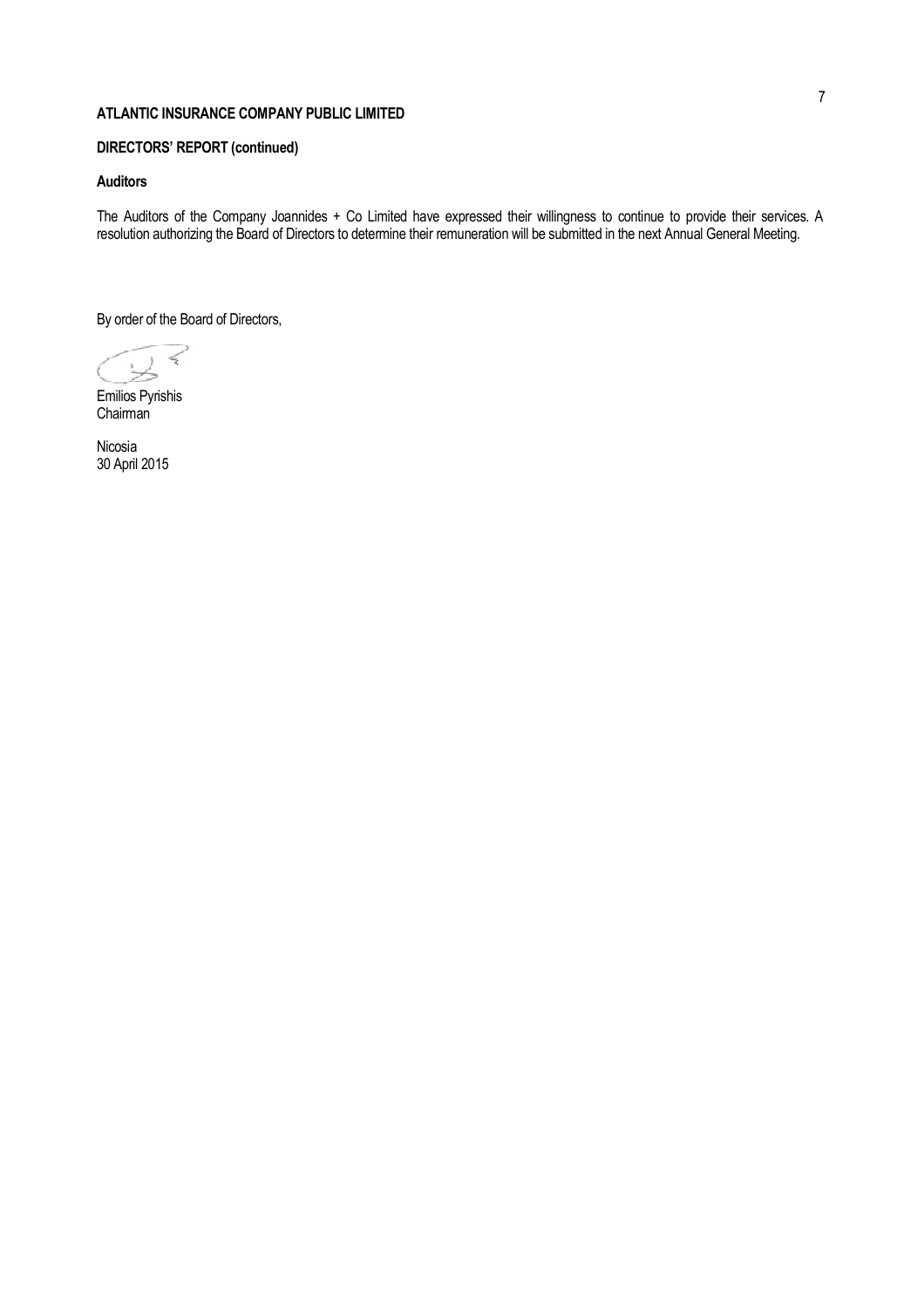# **CONSOLIDATED PROFIT AND LOSS ACCOUNT**

for the year ended 31 December 2014

|                                                         |              | 2014    | 2013    |
|---------------------------------------------------------|--------------|---------|---------|
|                                                         | <b>Notes</b> | €'000   | €'000   |
| Income from operations                                  |              |         |         |
| Gross written premiums                                  |              | 22.549  | 23.960  |
| Policy fees                                             |              | 725     | 740     |
| Reinsurers' share of premiums                           |              | (6.743) | (7.574) |
| Net premiums                                            |              | 16.531  | 17.126  |
| Transfer to unearned premiums                           |              | 332     | 382     |
| Net earned premiums                                     |              | 16.863  | 17.508  |
| Other operating income from insurance operations        | 6            | 871     | 1.044   |
| Operating income from brokerage and financial services  |              | 430     | 342     |
|                                                         |              | 18.164  | 18.894  |
| <b>Expenses</b>                                         |              |         |         |
| Claims payable                                          | 5            | 7.897   | 8.729   |
| Commission payable for insurance operations             |              | 1.030   | 1.174   |
| Commission payable for brokerage and financial services |              | 130     | 145     |
| Administrative expenses                                 |              | 5.008   | 5.261   |
|                                                         |              | 14.065  | 15.309  |
| <b>Profit from operations</b>                           | 9            | 4.099   | 3.585   |
| Profit on sale and revaluation of investments           | 11           | 888     | 307     |
| Loss on revaluation of investment properties            |              | (317)   | (763)   |
| Impairment in value of Bank Deposits                    | 12           |         | (588)   |
| Other investment income                                 | 6            | 215     | 87      |
| Net finance income                                      | 10           | 579     | 574     |
| Profit before taxation                                  |              | 5.464   | 3.202   |
| Taxation                                                | 13           | (603)   | (490)   |
| Profit after taxation                                   |              | 4.861   | 2.712   |
| Minority interest                                       |              | 89      | 203     |
| Profit attributable to the shareholders                 |              | 4.950   | 2.915   |
|                                                         |              |         |         |
| Earnings per share (cent)                               | 14           | 12,66   | 7,45    |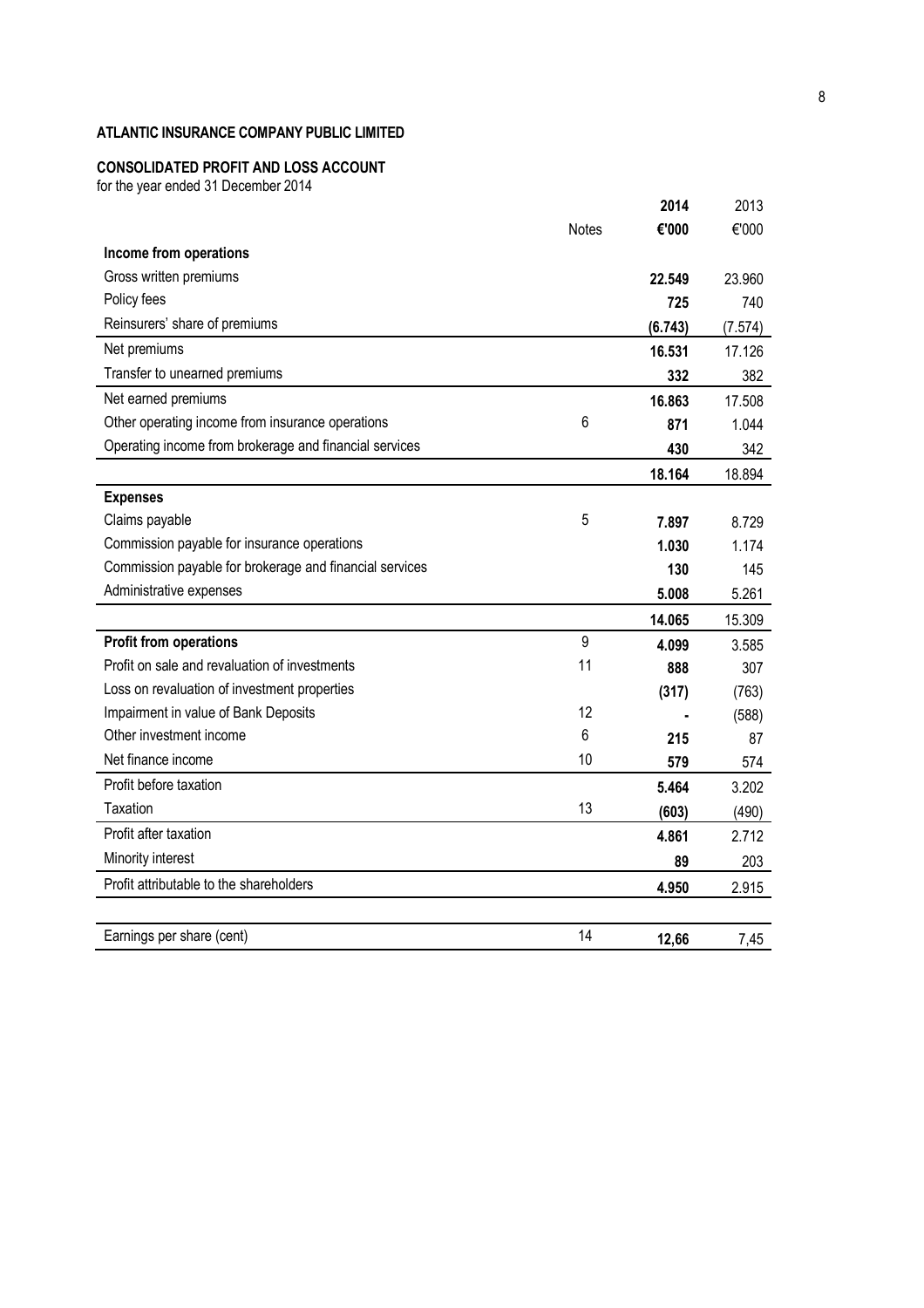# **STATEMENT OF COMPREHENSIVE INCOME**

for the year ended 31 December 2014

|                                                                                             | 2014  | 2013  |
|---------------------------------------------------------------------------------------------|-------|-------|
|                                                                                             | €'000 | €'000 |
|                                                                                             |       |       |
| Profit for the year                                                                         | 4.950 | 2.915 |
| Other recognised gains :                                                                    |       |       |
| Loss on revaluation of immovable property                                                   | (191) | (531) |
| Deferred tax on revaluation of immovable property                                           | 27    | 50    |
| Tax on deemed distribution                                                                  |       | (36)  |
| Fair value gain on financial assets available for sale                                      | 250   | 222   |
| Transfer to profit and loss for the year on disposal of financial assets available for sale | (27)  | 127   |
|                                                                                             | 59    | (168) |
|                                                                                             |       |       |
| Total comprehensive income for the year                                                     | 5.009 | 2.747 |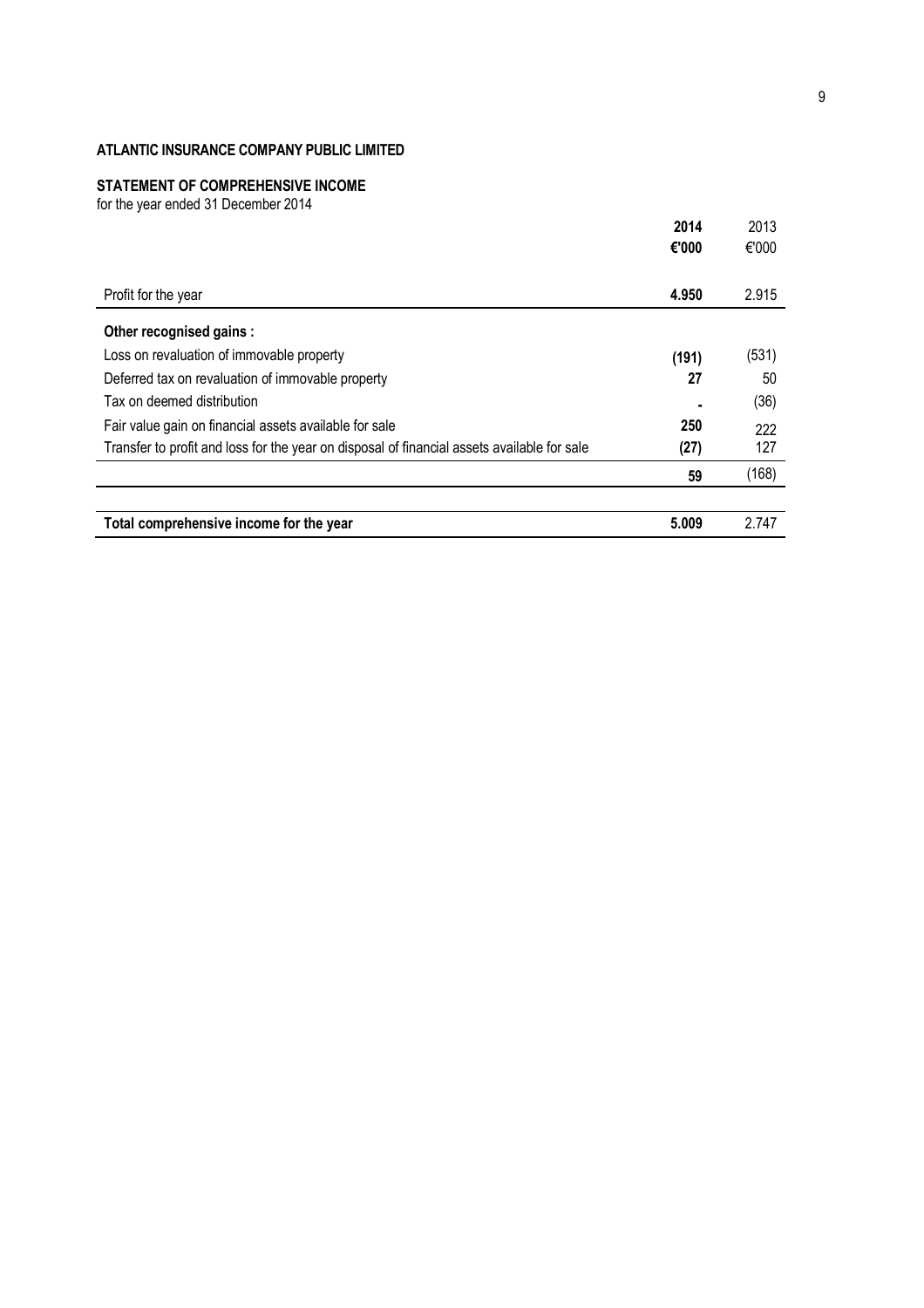### **CONSOLIDATED STATEMENT OF FINANCIAL POSITION**

as at 31 December 2014

|                                                        |      | 2014   | 2013          |
|--------------------------------------------------------|------|--------|---------------|
|                                                        | Note | €'000  | €'000         |
| <b>Non-current assets</b>                              |      |        |               |
| Tangible fixed assets                                  | 16   | 6.947  | 7.292         |
| Intangible assets                                      | 17   | 23     | 35            |
| Investors' Compensation Fund                           | 21   | 210    | 221           |
| Investment properties                                  | 18   | 6.279  | 6.596         |
| Financial assets available for sale                    | 19   | 2.944  | 1.640         |
| <b>Total non-current assets</b>                        |      | 16.403 | 15.784        |
|                                                        |      |        |               |
| <b>Current assets</b>                                  |      |        |               |
| Debtors and other receivables                          | 21   | 15.662 | 17.133        |
| Financial assets held for trading                      | 20   | 5.154  | 6.946         |
| Cash and bank balances                                 | 22   | 20.628 | 15.452        |
| <b>Total current assets</b>                            |      | 41.444 | 39.531        |
|                                                        |      |        |               |
| <b>Total assets</b>                                    |      | 57.847 | 55.315        |
|                                                        |      |        |               |
| <b>Equity</b>                                          |      |        |               |
| Share capital                                          | 23   | 13.297 | 13.297        |
| Reserves                                               |      | 20.141 | 17.478        |
| Purchase of own shares                                 |      | (78)   | (78)          |
| <b>Equity attributable to shareholders</b>             |      | 33.360 | 30.697        |
| Minority interest                                      |      | 532    |               |
| <b>Total equity</b>                                    |      | 33.892 | 713<br>31.410 |
|                                                        |      |        |               |
| <b>Non-current liabilities</b>                         |      |        |               |
| Deferred taxation                                      | 24   | 360    | 436           |
|                                                        |      | 360    | 436           |
|                                                        |      |        |               |
| <b>Current liabilities</b>                             |      |        |               |
| Outstanding claims and provision for unearned premiums | 25   | 20.668 | 20.736        |
| <b>Other Liabilities</b>                               | 26   | 2.927  | 2.733         |
|                                                        |      | 23.595 | 23.469        |
|                                                        |      |        |               |
| <b>Total equity and liabilities</b>                    |      | 57.847 | 55.315        |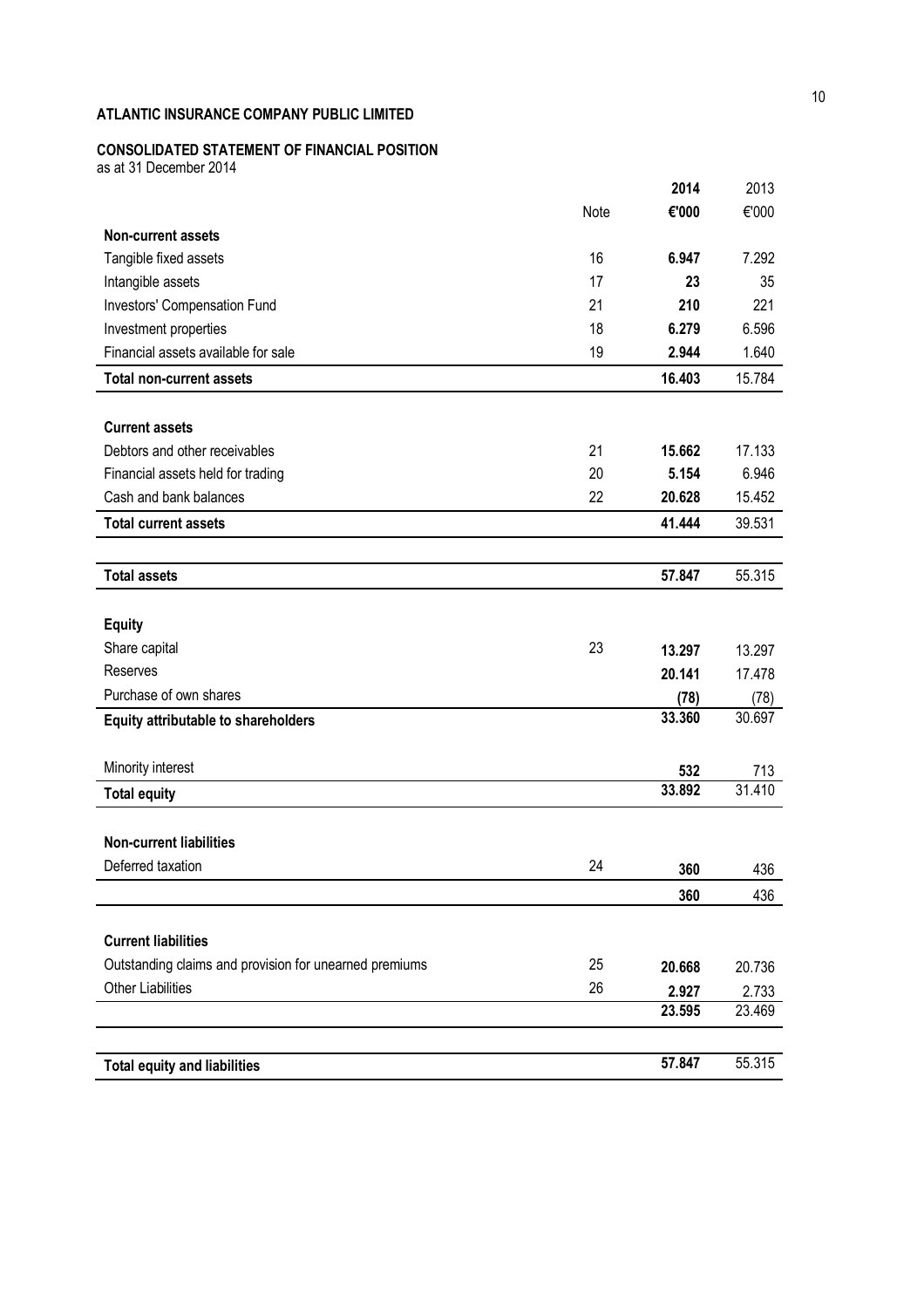# **CONSOLIDATED STATEMENT OF CHANGES IN EQUITY**

for the year ended 31 December 2014

| ior the year chaca of December 2014                                                               | Share<br>Capital | Share<br>Premium | Revaluation<br>Reserve | Fair Value<br>Reserve    | Profit and<br>Loss<br>account | Own<br><b>Shares</b> | Total   | Minority<br>Interest | Total<br>Equity |
|---------------------------------------------------------------------------------------------------|------------------|------------------|------------------------|--------------------------|-------------------------------|----------------------|---------|----------------------|-----------------|
|                                                                                                   | €'000            | €'000            | €'000                  | €'000                    | €'000                         | €'000                | €'000   | €'000                | €'000           |
| <b>Balance 1 January 2013</b>                                                                     | 13.297           | 1.965            | 3.793                  | (270)                    | 11.199                        | (78)                 | 29.906  | 1.037                | 30.942          |
| Deficit on revaluation of immovable<br>property<br>Deferred tax on revaluation of                 |                  |                  | (531)                  |                          |                               |                      | (531)   | -                    | (531)           |
| immovable property                                                                                |                  |                  | 50                     |                          |                               |                      | 50      |                      | 50              |
| Transfer of excess depreciation on<br>revaluation of buildings<br>Deferred tax on excess          |                  |                  | (9)                    |                          | 9                             |                      |         |                      |                 |
| depreciation<br>Dividends received by minority                                                    |                  |                  | 1                      |                          | (1)                           |                      |         | (113)                | (113)           |
| Reduction in minority due to sale of<br>shares<br>Fair value gain on financial assets             |                  |                  |                        |                          |                               |                      |         | (8)                  | (8)             |
| available for sale<br>Transfer to profit and loss for the<br>year on disposal of financial assets |                  |                  |                        | 222                      |                               |                      | 222     |                      | 222             |
| available for sale                                                                                |                  |                  |                        | 127                      |                               |                      | 127     | $\overline{a}$       | 127             |
| Tax on deemed distribution                                                                        |                  |                  |                        |                          | (36)                          |                      | (36)    | -                    | (36)            |
| Dividend paid                                                                                     |                  |                  |                        | $\overline{\phantom{a}}$ | (1.956)                       |                      | (1.956) |                      | (1.956)         |
| Profit for the year                                                                               |                  |                  |                        |                          | 2.915                         |                      | 2.915   | (203)                | 2.712           |
| Balance 31 December 2013                                                                          | 13.297           | 1.965            | 3.304                  | 79                       | 12.130                        | (78)                 | 30.697  | 713                  | 31.410          |
| Balance 1 January 2014<br>Deficit on revaluation of immovable                                     | 13.297           | 1.965            | 3.304                  | 79                       | 12.130                        | (78)                 | 30.697  | 713                  | 31.410          |
| property<br>$\mathbf{r}$ and $\mathbf{r}$                                                         |                  |                  | (191)                  |                          |                               |                      | (191)   | -                    | (191)           |

| Balance 1 January 2014                                         | 13.297 | 1.965 | 3.304 | 79             | 12.130  | (78)                     | 30.697  | 713  | 31.410  |
|----------------------------------------------------------------|--------|-------|-------|----------------|---------|--------------------------|---------|------|---------|
| Deficit on revaluation of immovable                            |        |       |       |                |         |                          |         |      |         |
| property                                                       |        |       | (191) |                |         | -                        | (191)   |      | (191)   |
| Deferred tax on revaluation of                                 |        |       |       |                |         |                          |         |      |         |
| immovable property                                             |        |       | 27    |                |         |                          | 27      |      | 27      |
| Transfer of excess depreciation on<br>revaluation of buildings |        |       | (5)   |                | 5       |                          |         |      |         |
| Deferred tax on excess                                         |        |       |       |                |         |                          |         |      |         |
| depreciation                                                   |        |       |       | $\overline{a}$ | (1)     |                          |         |      |         |
|                                                                |        |       |       |                |         |                          |         |      |         |
| Dividends received by minority                                 |        |       |       |                |         |                          |         | (47) | (47)    |
| Reduction in minority due to sale of<br>shares                 |        |       |       |                |         |                          |         |      |         |
| Fair value gain on financial assets                            |        |       |       |                |         |                          |         | (45) | (45)    |
| available for sale                                             |        |       |       | 250            |         |                          | 250     |      | 250     |
| Transfer to profit and loss for the                            |        |       |       |                |         |                          |         |      |         |
| year on disposal of financial assets                           |        |       |       |                |         |                          |         |      |         |
| available for sale                                             |        |       |       | (27)           |         | $\overline{\phantom{a}}$ | (27)    |      | (27)    |
| Dividend paid                                                  |        |       |       |                | (2.346) |                          | (2.346) |      | (2.346) |
|                                                                |        |       |       |                |         |                          |         |      |         |
| Profit for the year                                            |        |       |       |                | 4.950   |                          | 4.950   | (89) | 4.861   |
|                                                                |        |       |       |                |         |                          |         |      |         |
| Balance 31 December 2014                                       | 13.297 | 1.965 | 3.136 | 302            | 14.738  | (78)                     | 33.360  | 532  | 33.892  |

Gains or losses on the revaluation of financial assets available for sale are recognised in equity.

The share premium, the revaluation reserve and the fair value reserve are not available for distribution.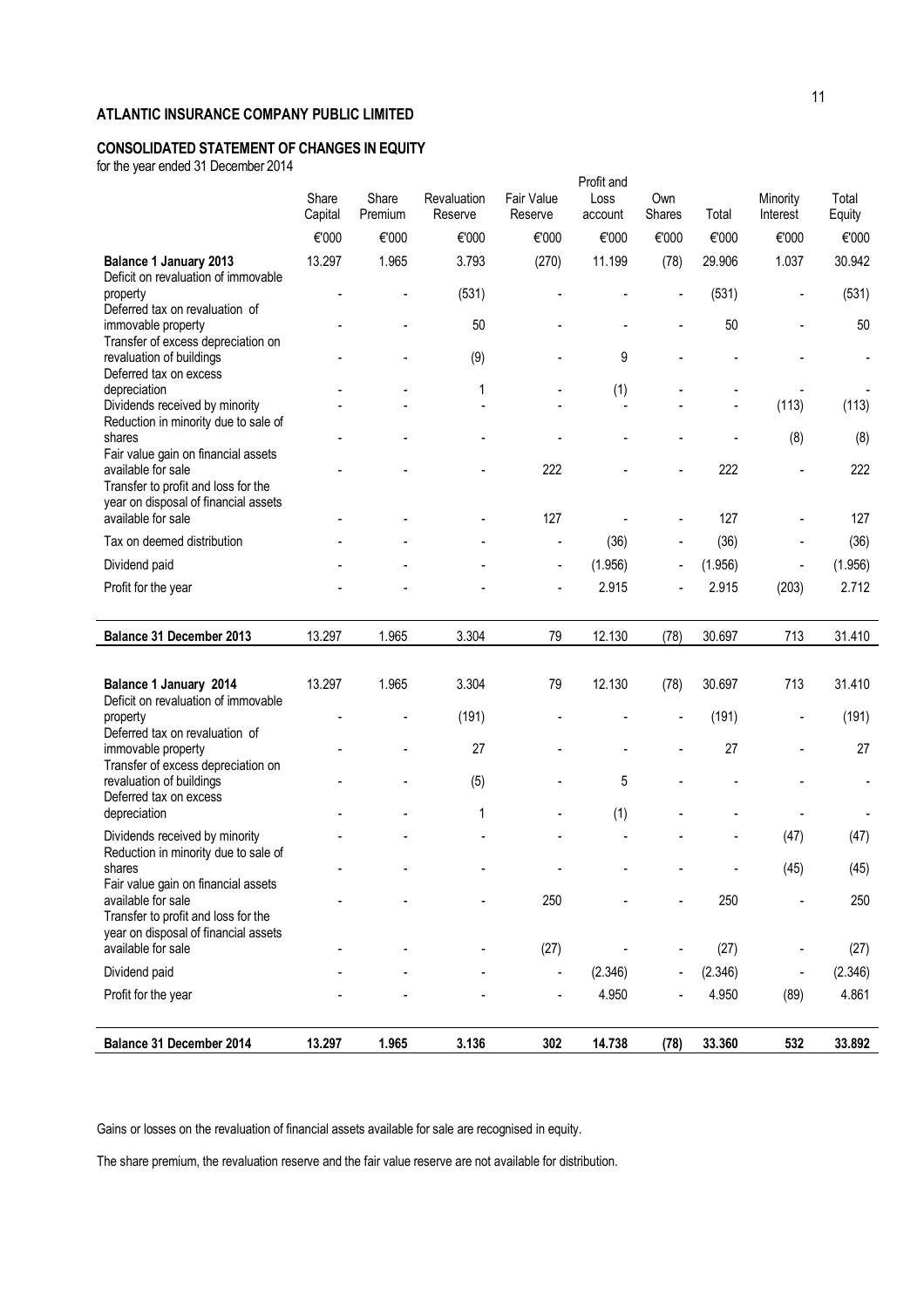# **CONSOLIDATED CASH FLOW STATEMENT**

for the year ended 31 December 2014

|                                                          |      | 2014    | 2013    |
|----------------------------------------------------------|------|---------|---------|
|                                                          |      | €'000   | €'000   |
|                                                          | Note |         |         |
| <b>CASH FLOW FROM OPERATING ACTIVITIES</b>               |      |         |         |
| Profit for the year before taxation                      |      | 5.464   | 3.203   |
| Adjustments for:                                         |      |         |         |
| Gain on sale and revaluation of investments              | 11   | (888)   | (307)   |
| Loss on revaluation of investment properties             |      | 317     | 763     |
| Depreciation of tangible and intangible fixed assets     | 9    | 227     | 258     |
| Profit on disposal of tangible fixed assets              |      |         | (1)     |
| Interest received                                        | 10   | (657)   | (663)   |
| Dividends received                                       | 6    | (175)   | (46)    |
| Interest paid                                            | 10   | 78      | 89      |
| Profit from operations before changes in working capital |      | 4.366   | 3.296   |
| Decrease /(increase) in debtors and other receivables    |      | 1.480   | (1.467) |
| Increase in liabilities and provisions                   |      | 138     | 2       |
| <b>Cash flow from operations</b>                         |      | 5.984   | 1.831   |
| Interest paid                                            |      | (78)    | (89)    |
| <b>Taxation paid</b>                                     |      | (682)   | (465)   |
| Net cash flow from operating activities                  |      | 5.224   | 1.277   |
|                                                          |      |         |         |
| <b>CASH FLOW FROM INVESTING ACTIVITIES</b>               |      |         |         |
| Purchase of investments                                  |      | (4.024) | (3.871) |
| Sale of investments                                      |      | 5.639   | 1.936   |
| Purchase of tangible fixed assets                        |      | (52)    | (41)    |
| Purchase of intangible fixed assets                      |      | (9)     | (43)    |
| Receipts on disposal of tangible fixed assets            |      |         | 1       |
| Increase in holding of subsidiary undertaking            |      | (41)    | (9)     |
| Dividends paid to minority interest                      |      | (47)    | (113)   |
| Interest received                                        |      | 657     | 663     |
| Dividends received                                       |      | 175     | 46      |
| Net cash flow from / (for) investing activities          |      | 2.298   | (1.431) |
|                                                          |      |         |         |
| <b>CASH FLOW FOR FINANCING ACTIVITIES</b>                |      |         |         |
| Dividend paid                                            |      | (2.346) | (1.956) |
| Net cash flow for financing activities                   |      | (2.346) | (1.956) |
|                                                          |      |         |         |
| Net increase /(decrease) in cash and cash equivalents    |      | 5.176   | (2.110) |
| Cash and cash equivalents at the beginning of the year   | 22   | 15.452  | 17.562  |
| Cash and cash equivalents at the end of the year         | 22   | 20.628  | 15.452  |
|                                                          |      |         |         |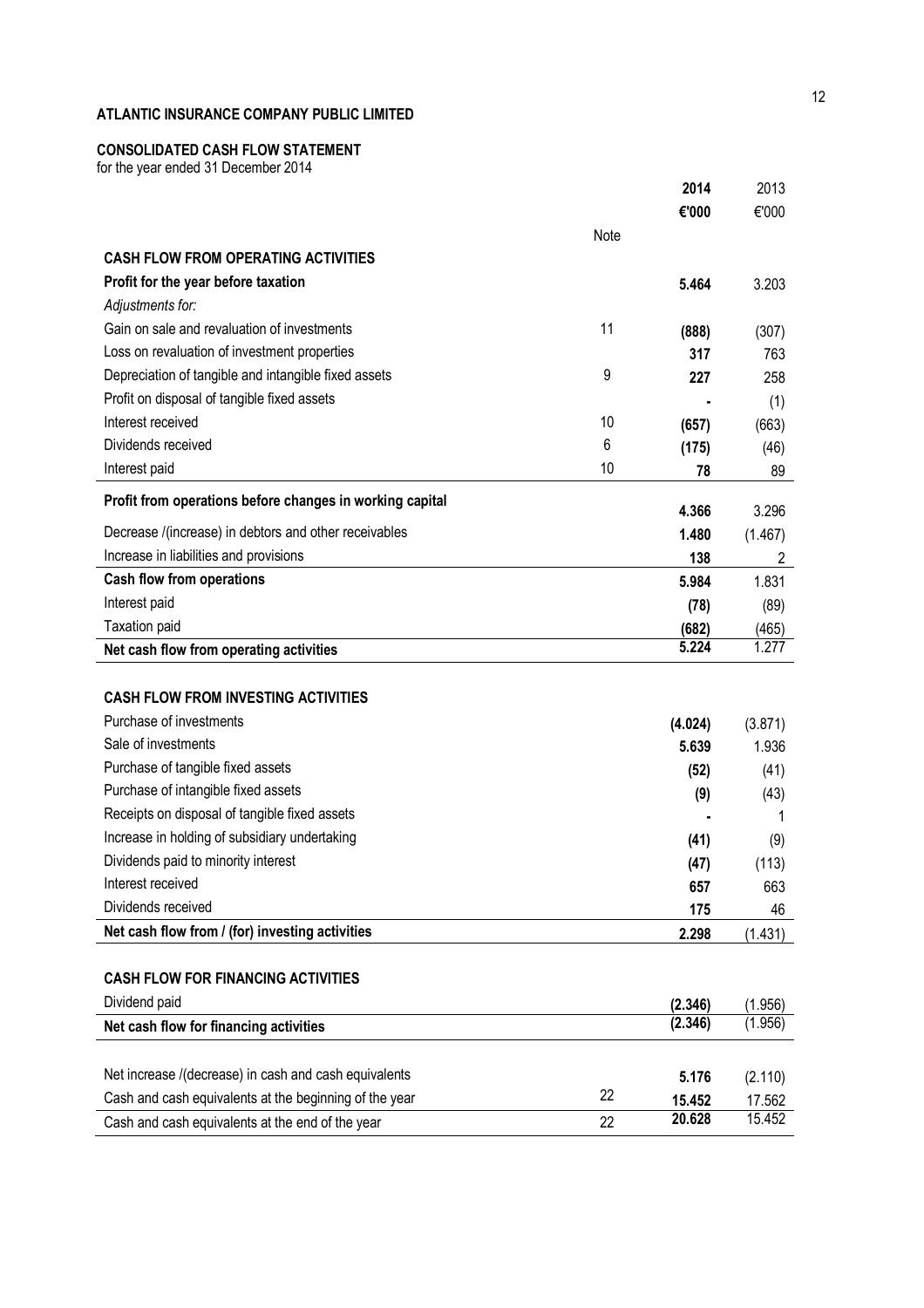# **EXTRACT FROM THE NOTES TO THE CONSOLIDATED FINANCIAL STATEMENTS**

### **Note 4: Segmental Reporting**

The Group has two main segments of business activity, general insurance business and financial services, both of which are carried out in Cyprus.

|                                         | Insurance | Financial         | Total  |
|-----------------------------------------|-----------|-------------------|--------|
|                                         | €'000     | Services<br>€'000 | €'000  |
| Year ended 31 December 2014             |           |                   |        |
| Premiums and other income               | 24.360    | 430               | 24.790 |
| Profit /(loss) from operations          | 4.331     | (232)             | 4.099  |
| <b>Total Assets</b>                     | 54.654    | 3.193             | 57.847 |
| <b>Total Liabilities</b>                | 23.587    | 368               | 23.955 |
| Purchase of tangible fixed assets       | 52        |                   | 52     |
| Purchase of intangible fixed assets     | 9         |                   | 9      |
| Depreciation of tangible fixed assets   | 203       | 2                 | 205    |
| Depreciation of intangible fixed assets | 21        |                   | 21     |
|                                         |           |                   |        |
| Year ended 31 December 2013             |           |                   |        |
| Premiums and other income               | 25.831    | 342               | 26.173 |
| Profit / (loss) from operations         | 4.035     | (450)             | 3.585  |
| <b>Total Assets</b>                     | 51.814    | 3.501             | 55.315 |
| <b>Total Liabilities</b>                | 23.536    | 369               | 23.905 |
| Purchase of tangible fixed assets       | 41        |                   | 41     |
| Purchase of intangible fixed assets     | 43        |                   | 43     |
| Disposal of tangible fixed assets       | 9         |                   | 9      |
| Depreciation of tangible fixed assets   | 219       | 2                 | 221    |
| Depreciation of intangible fixed assets | 37        |                   | 37     |

# **Note 5: Claims payable**

|                     | 2014         |                             |                          |            | 2013  |
|---------------------|--------------|-----------------------------|--------------------------|------------|-------|
|                     | <b>Gross</b> | Reinsurers'<br><b>Share</b> | <b>Recoveries</b>        | <b>Net</b> | Net   |
|                     | €'000        | €'000                       | €'000                    | €'000      | €'000 |
| Motor               | 5.471        | (114)                       | (279)                    | 5.078      | 5.715 |
| Accident and health | 2.392        | (19)                        | -                        | 2.373      | 2.080 |
| Marine              | 8            | 2                           |                          | 10         | 26    |
| Property            | 416          | (110)                       | (1)                      | 305        | 207   |
| Liability           | 136          | (7)                         | $\overline{\phantom{0}}$ | 129        | 701   |
| Other               | 4            | (2)                         | $\blacksquare$           | 2          |       |
|                     | 8.427        | (250)                       | (280)                    | 7.897      | 8.729 |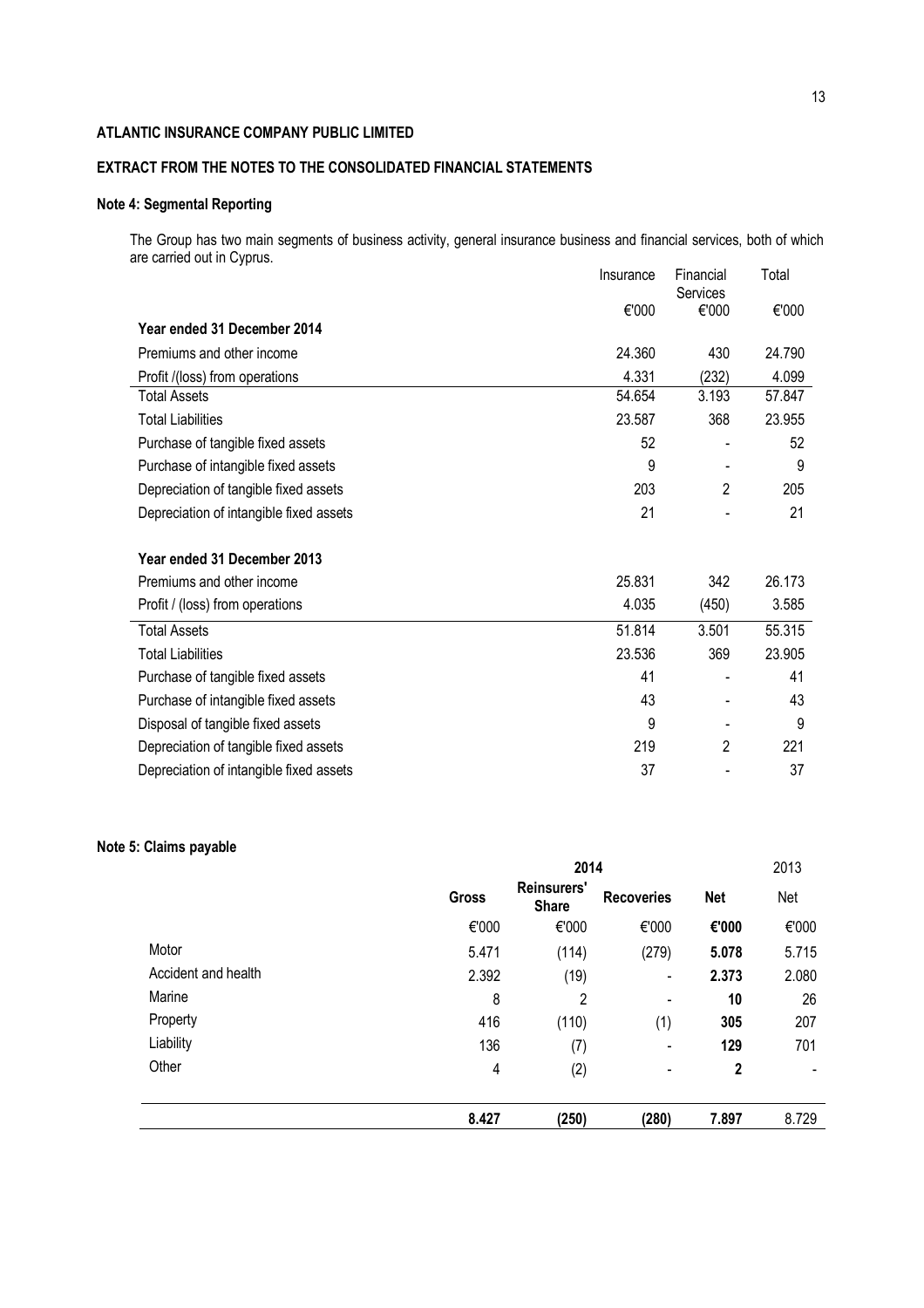# **EXTRACT FROM THE NOTES TO THE CONSOLIDATED FINANCIAL STATEMENTS**

### **Note 6: Other Income**

### **Other income from insurance operations**

|                                                 | 2014  | 2013  |
|-------------------------------------------------|-------|-------|
|                                                 | €'000 | €'000 |
| Commissions earned                              | 763   | 901   |
| Share of Pool profits                           | 102   | 132   |
| Profit on disposal of tangible fixed assets     |       | 1     |
| Other income                                    | 6     | 10    |
|                                                 | 871   | 1.044 |
| Other income from investments                   |       |       |
|                                                 | 2014  | 2013  |
|                                                 | €'000 | €'000 |
| Dividends received                              | 175   | 46    |
| Rents received                                  | 40    | 41    |
|                                                 | 215   | 87    |
| Note 8: Staff costs                             |       |       |
|                                                 | 2014  | 2013  |
|                                                 | €'000 | €'000 |
| Salaries                                        | 2.384 | 2.372 |
| Social insurance and other contributions        | 265   | 243   |
| Provident fund contributions                    | 115   | 117   |
|                                                 | 2.764 | 2.732 |
| Average number of employees                     |       |       |
|                                                 |       |       |
| The average number of employees was as follows: | 2014  | 2013  |
|                                                 |       |       |
| Full-time employees                             | 101   | 100   |

The Company and its subsidiary Atlantic Securities Ltd operate defined contribution provident fund schemes. The funds are separately financed and prepare their own financial statements. In accordance with the Funds' memorandum the members are entitled to the payment of certain benefits on their retirement or early termination of their employment.

### **Note 10: Net finance income**

|                                | 2014  | 2013  |
|--------------------------------|-------|-------|
|                                | €'000 | €'000 |
| Interest received              | 594   | 692   |
| Bank charges and interest paid | (78)  | (89)  |
| Exchange gains /(losses)       | 63    | (29)  |
|                                | 579   | 574   |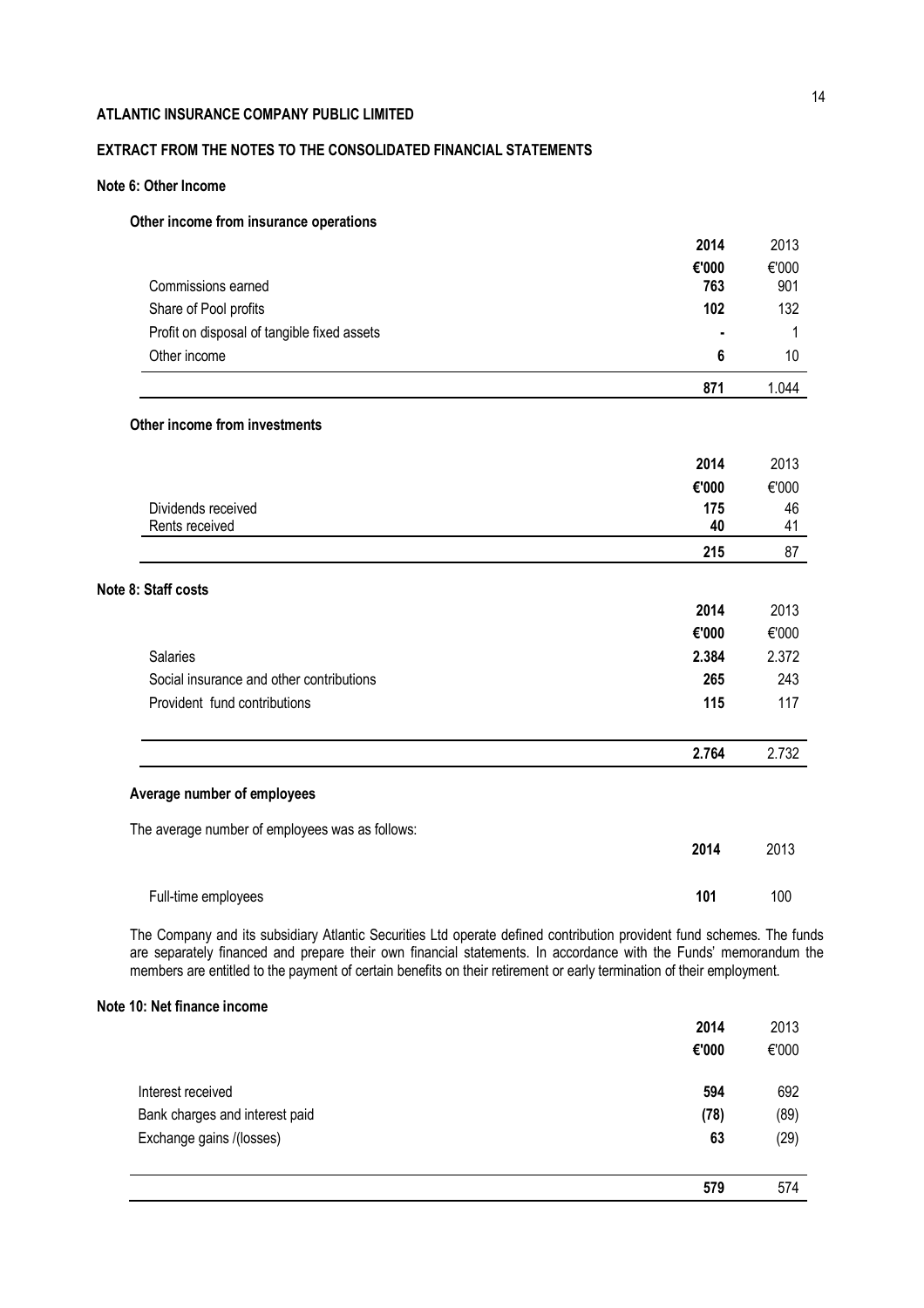### **EXTRACT FROM THE NOTES TO THE CONSOLIDATED FINANCIAL STATEMENTS**

### **Note 11- Gains on sale and revaluation of investments**

|                                                         | 2014  | 2013  |
|---------------------------------------------------------|-------|-------|
|                                                         | €'000 | €'000 |
| Loss on sale and revaluation of shares held for trading | (15)  | (57)  |
| Gain on sale and revaluation of foreign investments     | 809   | 355   |
| Gain on sale and revaluation of bonds                   | 94    | 9     |
|                                                         | 888   | 307   |

### **Note 12- Impairment in value of bank deposits**

The results of the previous financial year were adversely affected by the diminution on the value of the Group's bank deposits of €0,59 mln. The impact of the reorganization measures and restructuring plans of the Bank of Cyprus and Cyprus Popular Bank was calculated as follows:

a) The value of the affected deposits in Bank of Cyprus was reduced by the final conversion rate of deposits to equity which was set at 47,5%.

b)The value of the affected deposits in Cyprus Popular Bank was reduced based on the assumption that the final percentage loss of these deposits will be 100%.

From the conversion of the affected bank deposits in Bank of Cyprus, the Group received ordinary shares of Bank of Cyprus having a nominal value of €1 per share. No deduction was made, in the calculation of the impairment in the value of bank deposits, of any value in respect of the shares which resulted from the conversion. The value at 31 December 2014 of the shares of Bank of Cyprus which were received from the conversion of bank deposits amounted to €0,11 mln and are included as part of financial assets available for sale.

### **Note 13-Taxation**

The tax charge is based on the profit for the year as adjusted for tax purposes and consists of the following:

|                                          | 2014   | 2013   |
|------------------------------------------|--------|--------|
|                                          | €'000  | €'000  |
| Corporation tax                          | 628    | 595    |
| Defence contribution                     | 13     | 20     |
| Foreign taxes deducted at source         | 11     | 3      |
| Deferred Tax                             | (49)   | (130)  |
| Interest on taxes                        |        | 2      |
|                                          |        |        |
|                                          | 603    | 490    |
|                                          |        |        |
| Note 14: Earnings per share              |        |        |
|                                          | 2014   | 2013   |
|                                          | €'000  | €'000  |
| Net profit attributable to shareholders  | 4.950  | 2.915  |
| Weighted average number of issued shares | 39.109 | 39.109 |
|                                          |        |        |
| Basic earnings per share (cents)         | 12,66  | 7,45   |

Earnings per share is calculated based on the weighted average number of shares which were issued during the year.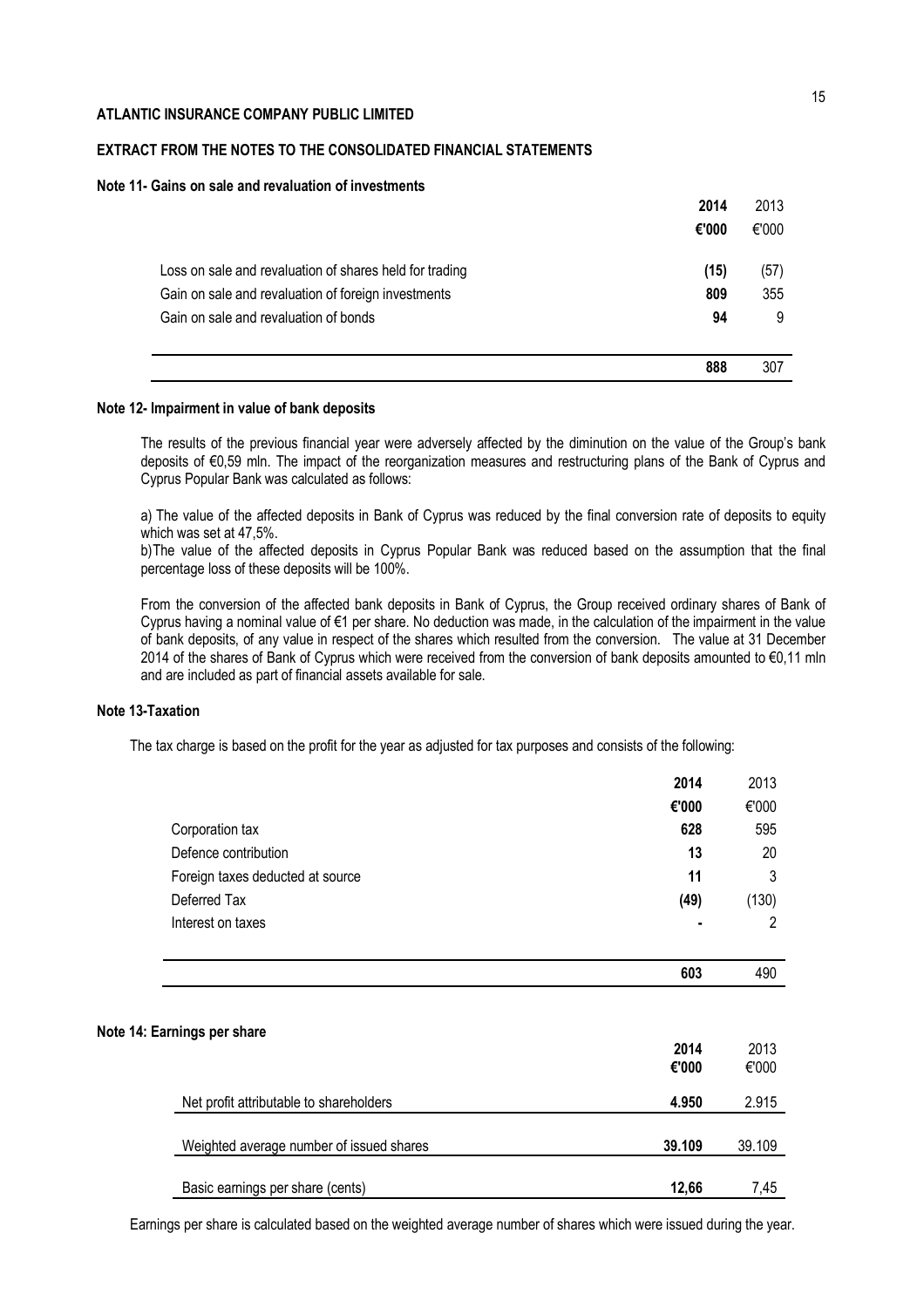# **EXTRACT FROM THE NOTES TO THE CONSOLIDATED FINANCIAL STATEMENTS**

# **Note 16: Tangible fixed assets**

|                                    | Land and<br>buildings | <b>Furniture</b><br>and fittings | Computer<br>hardware and<br>software | <b>Motor</b><br>vehicles | <b>Total</b> |
|------------------------------------|-----------------------|----------------------------------|--------------------------------------|--------------------------|--------------|
|                                    | €'000                 | €'000                            | €'000                                | €'000                    | €'000        |
| <b>Cost or revaluation</b>         |                       |                                  |                                      |                          |              |
| Balance at 1 January 2013          | 7.811                 | 789                              | 464                                  | 679                      | 9.743        |
| Additions                          |                       | 21                               | 12                                   | 8                        | 41           |
| Revaluation                        | (788)                 |                                  |                                      |                          | (788)        |
| Disposals                          |                       |                                  |                                      | (9)                      | (9)          |
| Balance at 1 January 2014          | 7.023                 | 810                              | 476                                  | 678                      | 8.987        |
| Additions                          |                       | 6                                | 17                                   | 29                       | 52           |
| Revaluation                        | (306)                 |                                  |                                      |                          | (306)        |
| <b>Balance at 31 December 2014</b> | 6.717                 | 816                              | 493                                  | 707                      | 8.733        |
| Depreciation                       |                       |                                  |                                      |                          |              |
| Balance at 1 January 2013          | 129                   | 557                              | 434                                  | 621                      | 1.741        |
| Depreciation for the year          | 128                   | 52                               | 17                                   | 24                       | 221          |
| On revaluation                     | (257)                 |                                  |                                      |                          | (257)        |
| On disposals                       |                       |                                  |                                      | (9)                      | (9)          |
| Balance at 1 January 2014          |                       | 609                              | 451                                  | 636                      | 1.696        |
| Depreciation for the year          | 115                   | 46                               | 15                                   | 29                       | 205          |
| On revaluation                     | (115)                 |                                  |                                      |                          | (115)        |
| <b>Balance at 31 December 2014</b> | $\blacksquare$        | 655                              | 466                                  | 665                      | 1.786        |
| Net book value at                  |                       |                                  |                                      |                          |              |
| 31 December 2014                   | 6.717                 | 161                              | 27                                   | 42                       | 6.947        |
| 31 December 2013                   | 7.023                 | 201                              | 25                                   | 42                       | 7.292        |

# **Note 17-Intangible assets**

| . <u>.</u>                      | Goodwill on<br>acquisition<br>of agents | Computer |       |
|---------------------------------|-----------------------------------------|----------|-------|
|                                 | portfolios                              | software | Total |
|                                 | €'000                                   | €'000    | €'000 |
| <b>Cost or revaluation</b>      |                                         |          |       |
| Balance at 1 January 2013       | 49                                      | 388      | 437   |
| Additions                       | 31                                      | 12       | 43    |
| Balance at 1 January 2014       | 80                                      | 400      | 480   |
| Additions                       |                                         | 9        | 9     |
| Balance 31 December 2014        | 80                                      | 409      | 489   |
| Amortisation                    |                                         |          |       |
| Balance at 1 January 2013       | 30                                      | 378      | 408   |
| Amortisation for the year       | 27                                      | 10       | 37    |
| Balance at 1 January 2014       | 57                                      | 388      | 445   |
| Amortisation for the year       | 10                                      | 11       | 22    |
| <b>Balance 31 December 2014</b> | 67                                      | 399      | 466   |
| Net book value at               |                                         |          |       |
| 31 December 2014                | 13                                      | 10       | 23    |
| 31 December 2013                | 23                                      | 12       | 35    |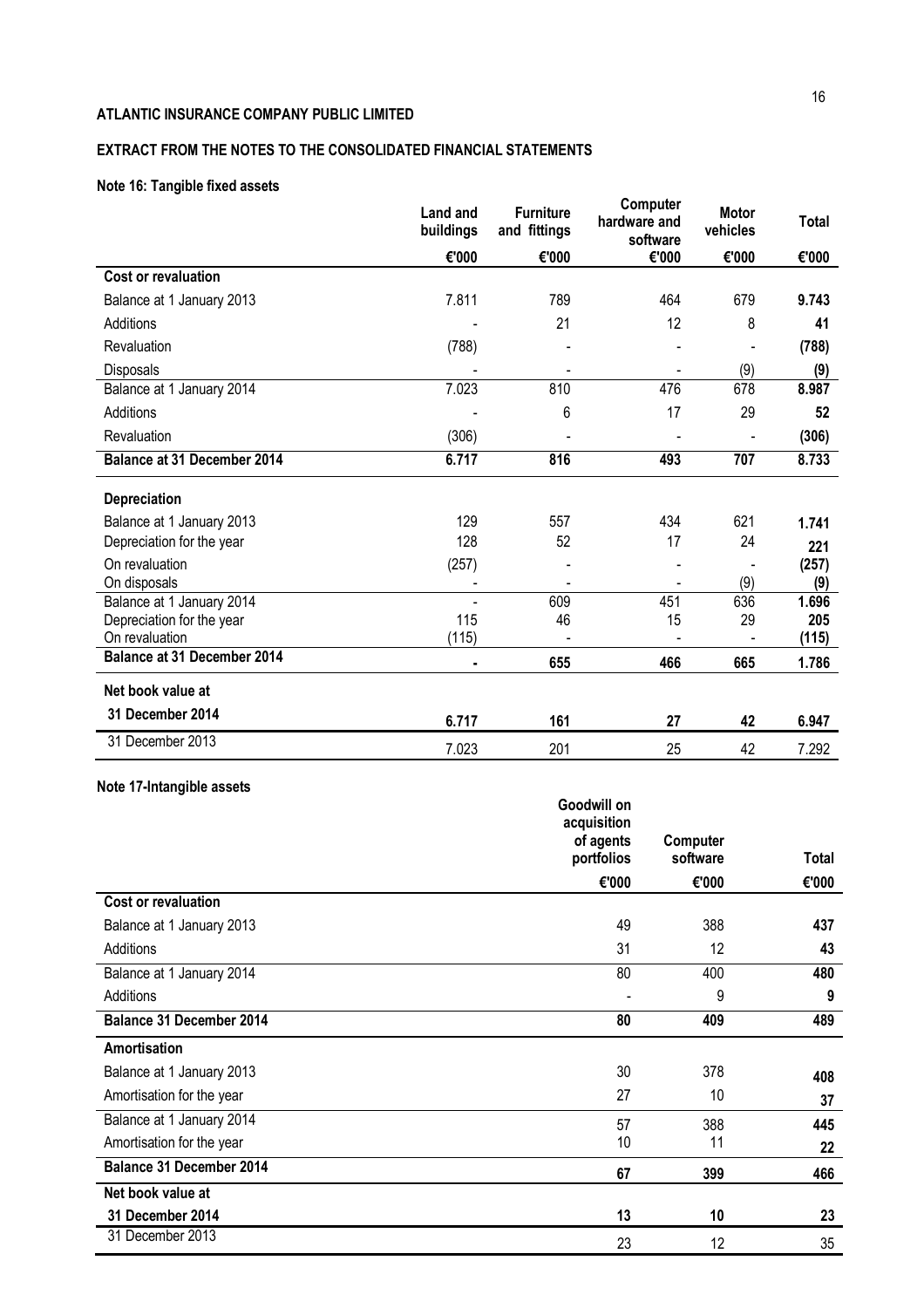# **EXTRACT FROM THE NOTES TO THE CONSOLIDATED FINANCIAL STATEMENTS**

|                                              | 2.944 | 1.640 |
|----------------------------------------------|-------|-------|
| Foreign corporate bonds                      | 229   | 308   |
| Corporate bonds and capital securities       | 694   | 560   |
| Greek government bonds                       | 174   | 259   |
| Republic of Cyprus government bonds          | 1.652 | 428   |
| Equity investment in listed securities       | 195   | 85    |
|                                              | €'000 | €'000 |
|                                              | 2014  | 2013  |
| Note 19: Financial assets available for sale |       |       |
| <b>Balance at 31 December</b>                | 6.279 | 6.596 |
| Fair value loss on revaluation               | (317) | (763) |
| <b>Balance at 1 January</b>                  | 6.596 | 7.359 |
| <b>Land and buildings</b>                    |       |       |
|                                              | €'000 | €'000 |
| Note 18: Investment properties               | 2014  | 2013  |

Financial assets available for sale include investments in securities listed in the Cyprus Stock Exchange and the Athens Stock Exchange. These assets are valued at the end of the year using the mid-market price as at the balance sheet date. Financial assets available for sale are included in non-current assets unless it is anticipated that they will be disposed of within 12 months from the balance sheet date. The fair value gain on financial assets available for sale for the year 2014 amounted to €0,25 mln (2013: Loss €0,22 mln) and was recognized in the fair value reserve which is included as part of equity.

### **Note 20: Financial assets held for trading**

|                                                 | 5.154 | 6.946 |
|-------------------------------------------------|-------|-------|
| Bonds and capital securities                    | 64    | 1.486 |
| Foreign investments in mutual and managed funds | 4.645 | 5.251 |
| Equity investment in listed securities          | 445   | 209   |
|                                                 | €'000 | €'000 |
|                                                 | 2014  | 2013  |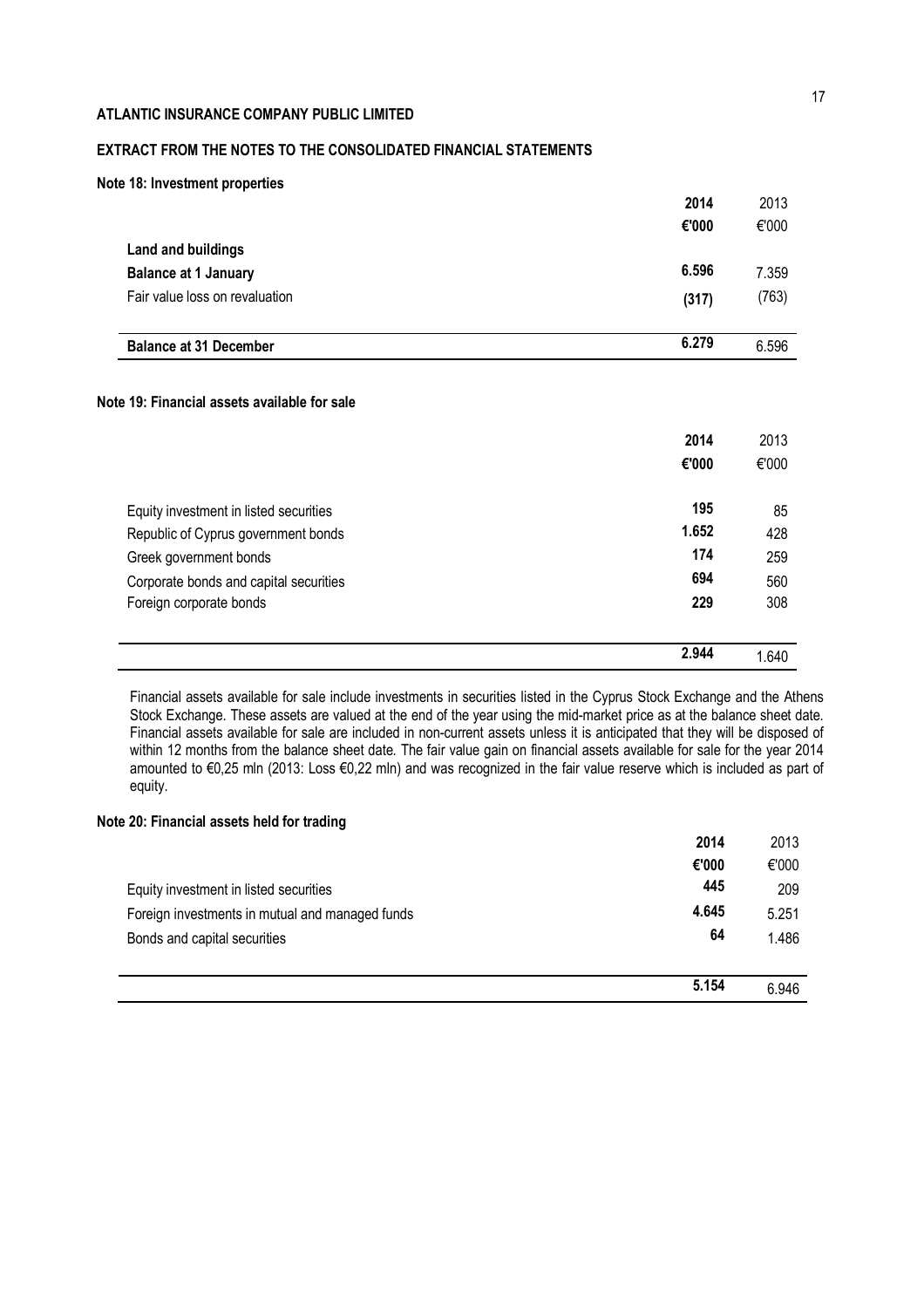# **EXTRACT FROM THE NOTES TO THE CONSOLIDATED FINANCIAL STATEMENTS**

### **Note 21: Debtors and other receivables**

| <b>Non-current assets</b>                            |              |              |
|------------------------------------------------------|--------------|--------------|
|                                                      | 2014         | 2013         |
|                                                      | €'000<br>210 | €'000<br>221 |
| Other receivables from financial services operations |              |              |
| <b>Current assets</b>                                |              |              |
|                                                      | 2014         | 2013         |
|                                                      | €'000        | €'000        |
| Trade receivables from insurance operations          | 6.048        | 6.742        |
| Reinsurers' share of technical reserves (note 25)    | 3.317        | 3.212        |
| Amounts prepaid to reinsurers                        | 2.260        | 2.899        |
| Share in pool assets                                 | 539          | 582          |
| Deferred acquisition costs                           | 464          | 519          |
| Other receivables from insurance operations          | 543          | 334          |
| Other receivables from financial services operations | 2.472        | 2.845        |
| Tax refundable                                       | 19           |              |
|                                                      | 15.662       | 17.133       |
| Note 22: Cash and bank balances                      |              |              |
|                                                      | 2014         | 2013         |
|                                                      | €'000        | €'000        |
| Cash and bank balances                               | 20.628       | 15.452       |
|                                                      | 20.628       | 15.452       |

The bank overdrafts of the Company are secured by a mortgage of €215 thousand on the immovable property of the Company and by personal guarantees of the members of the Board of Directors.

### **Note 23: Share Capital**

|                                           | 2014<br>Number of |        | shares     |        | 2013<br>Number of<br>shares |  |
|-------------------------------------------|-------------------|--------|------------|--------|-----------------------------|--|
|                                           | (thousand)        | €'000  | (thousand) | €'000  |                             |  |
| <b>Authorised</b>                         |                   |        |            |        |                             |  |
| Ordinary shares $\epsilon$ 0,34 per share | 250.000           | 85.000 | 250.000    | 85.000 |                             |  |
| <b>Issued and fully paid</b>              |                   |        |            |        |                             |  |
| Ordinary shares $\epsilon$ 0,34 per share | 39.109            | 13.297 | 39.109     | 13.297 |                             |  |

The number of own shares held by the Company at 31 December 2014 was 80 150 and the total acquisition cost was €77.680. During the year the Company did not buy back any of its own shares.

There was no change in the Company's capital structure during the year.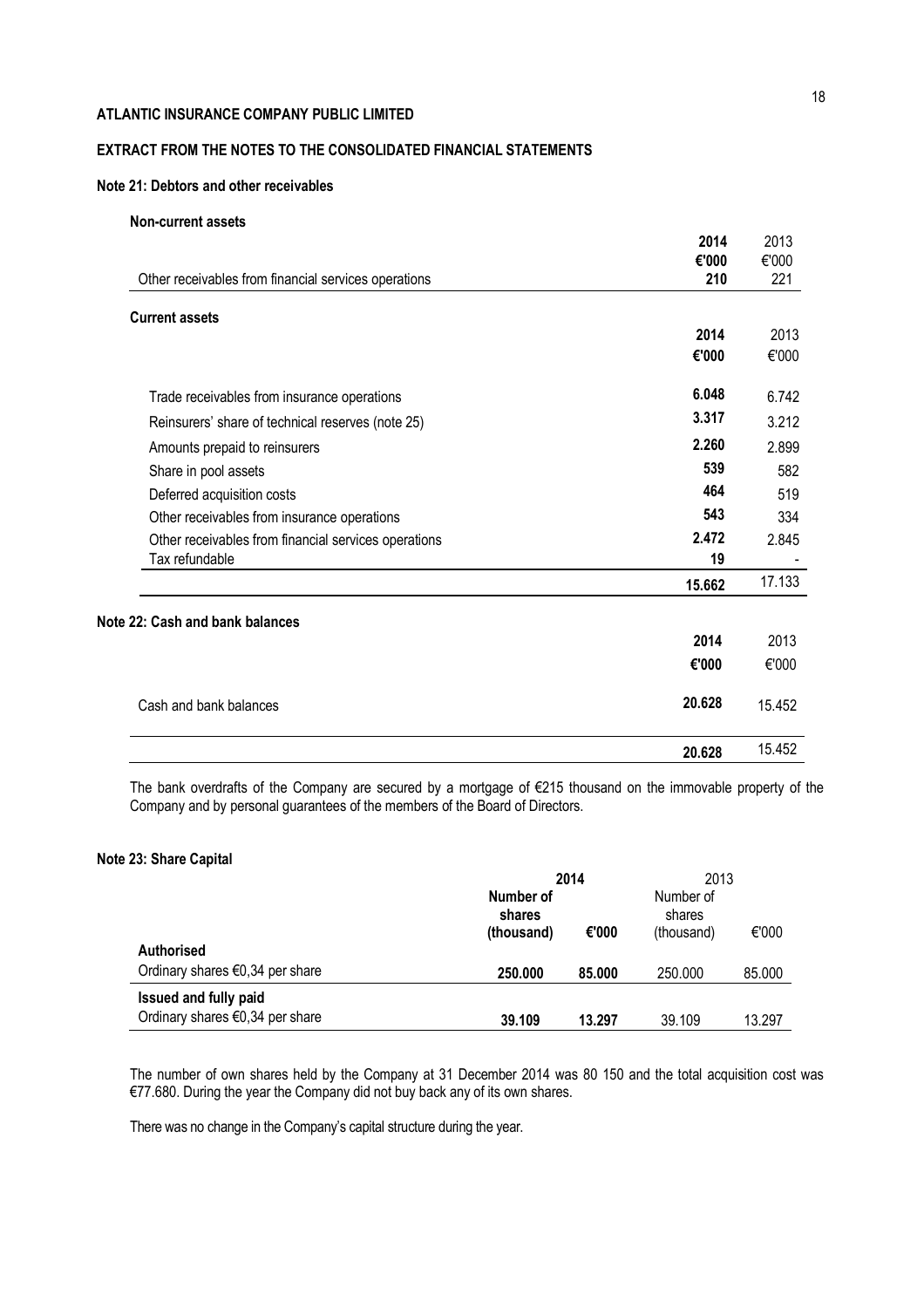# **EXTRACT FROM THE NOTES TO THE CONSOLIDATED FINANCIAL STATEMENTS**

# **Note 24: Deferred Taxation**

| Provision for property revaluation                                              | 2014<br>€'000    | 2013<br>€'000 |
|---------------------------------------------------------------------------------|------------------|---------------|
| Balance 1 January                                                               | 389              | 604           |
| Deferred tax on property revaluation                                            | (77)             | (214)         |
| Deferred tax on excess depreciation resulting from the revaluation of buildings | (1)              | (1)           |
| Balance 31 December                                                             | $\overline{311}$ | 389           |
|                                                                                 | 2014             | 2013          |
| Provision for temporary differences between depreciation and capital allowances | €'000            | €'000         |
| Balance 1 January                                                               | 47               | 11            |
| Deferred tax for the year                                                       |                  | 35            |
| Deferred tax on excess depreciation resulting from the revaluation of buildings |                  | 1             |
| Balance 31 December                                                             | 49               | 47            |
| <b>Total Balance 31 December</b>                                                | 360              | 436           |
| Note 25: Outstanding claims and unearned premiums                               |                  |               |
|                                                                                 | 2014             | 2013          |
|                                                                                 | €'000            | €'000         |
| <b>Unearned premiums</b>                                                        |                  |               |
| Gross unearned premiums                                                         | 9.891            | 10.149        |
| Reinsurers' share                                                               | (2.168)          | (2.094)       |
| Net unearned premiums                                                           | 7.723            | 8.055         |
| <b>Outstanding claims</b>                                                       |                  |               |
| Gross outstanding claims                                                        | 10.777           | 10.587        |
| Reinsurers' share                                                               | (1.149)          | (1.118)       |
| Net outstanding claims                                                          | 9.628            | 9.469         |
| <b>Total technical reserves</b>                                                 |                  |               |
| Gross technical reserves                                                        | 20.668           | 20.736        |
| Reinsurers' share                                                               | (3.317)          | (3.212)       |
| Net technical reserves                                                          | 17.351           | 17.524        |

Outstanding claims include a provision for incurred but not reported claims (IBNR) as well as a provision for incurred but not enough reported claims (IBNER) using the claims development method.

## **Note 26: Other Liabilities**

|                                                      | 2014  | 2013  |
|------------------------------------------------------|-------|-------|
|                                                      | €'000 | €'000 |
| Taxation                                             | 248   | 261   |
| Reinsurers' balances                                 | 378   | 204   |
| Creditors from insurance operations                  | 166   | 162   |
| Other liabilities from insurance operations          | 1.357 | 1.424 |
| Dividends payable                                    | 410   | 319   |
| Other liabilities from financial services operations | 368   | 363   |
|                                                      | 2.927 | 2.733 |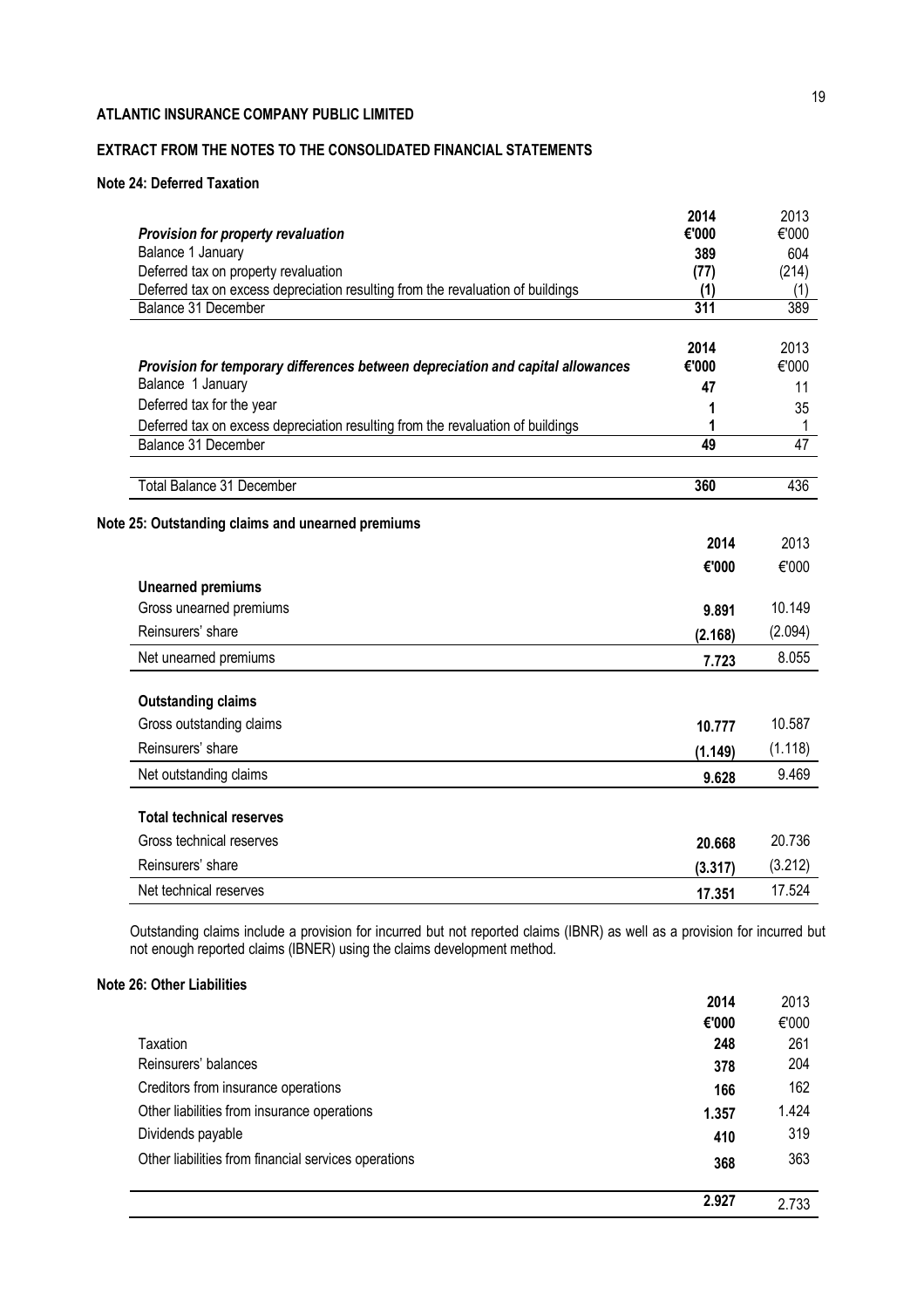### **EXTRACT FROM THE NOTES TO THE CONSOLIDATED FINANCIAL STATEMENTS**

#### **Note 30- Shareholders holding more than 5% of the issued share capital**

In accordance with article 60 (4) of the Cyprus Stock Exchange Law and Regulations the shareholders owning directly or indirectly more than 5% of the issued share capital of the Company at 31 December 2014 and 5 days before the date of approval of the financial statements by the Board of Directors, were:

|                                    | 31 December<br>2014 | 23 April<br>2015 |
|------------------------------------|---------------------|------------------|
|                                    | $\%$                | $\%$             |
| Emilios Pyrisihis <sup>1</sup>     | 33,72               | 33,72            |
| Piraeus Bank (Cyprus) Ltd          | 19.91               | 19.91            |
| Andreas Frangoullis <sup>2</sup>   | 20,19               | 20,19            |
| Maro Marathovouniotou <sup>3</sup> | 5,96                | 5.96             |

- (1) The holding of Emilios Pyrishis includes his direct share of 20,34% and his indirect holding arising from the shares owned by his mother Nina Pyrishi (2,36%) and his brother George Pyrishis (11,02%).
- (2) The holding of Andreas Frangoullis includes his direct share (20,01%) and his indirect holding arising from the shares owned by his wife Elli Frangoulli (0,10%), his mother Vasilou Frangoulli (0,03%) and his brother Filippos Frangoullis (0,05%).
- (3) The holding of Maro Marathovounioti includes her direct share (1,44%) and her indirect holding arising from the shares owned by her daughter Athena Nicolaidou (1,60%), her son Alexis Marathovouniotis (1,43%) and her son Andreas Marathovouniotis (1.49%).

#### **Note 31. Directors' holding in the share capital of the Company**

The number of shares and the percentage holding in the share capital of the Company owned directly or indirectly by the members of the Board, their spouses or minor children and companies in which they hold directly or indirectly more than 20% of the voting shares, in accordance with Article 60 (4) of the Cyprus Stock Exchange Law and Regulations, on 31 December 2014 and 5 days before the date of approval of the financial statements by the Board of Directors, were:

|                                     | 31 December 2014           |               | 23 April 2015       |       |
|-------------------------------------|----------------------------|---------------|---------------------|-------|
|                                     | Number of<br><b>Shares</b> | $\frac{0}{0}$ | Number<br>of Shares | $\%$  |
| <b>Emilios Pyrishis</b>             | 7.956.514                  | 20,34         | 7.956.514           | 20,34 |
| Andreas Pirishis                    | 20.000                     | 0.05          | 20.000              | 0,05  |
| Andreas Frangoullis <sup>1</sup>    | 7.897.532                  | 20,19         | 7.897.532           | 20,19 |
| George Pyrishis                     | 4.309.071                  | 11,02         | 4.309.071           | 11,02 |
| Nina Pyrishi                        | 922.641                    | 2,36          | 922.641             | 2,36  |
| Panayiotis Mallis                   | 65.000                     | 0,17          | 65.000              | 0,17  |
| Charalambos Alexandrou <sup>2</sup> | 86.224                     | 0,22          | 86.224              | 0,22  |
| Triantafyllos Lysimachou            |                            | 0,00          |                     | 0,00  |
| Marios Savvides                     | 165.074                    | 0,42          | 165.074             | 0,42  |

(1) The holding of Andreas Frangoullis includes his direct share (20,01%) and his indirect holding arising from the shares owned by his wife Elli Frangoulli (0,10%), his mother Vasilou Frangoulli (0,03%) and his brother Filippos Frangoullis (0,05%).

(2) The holding of Charalambos Alexandrou includes his direct share (0,21%) and his indirect holding arising from the shares owned by his father Loizos Alexandrou (0,01%).